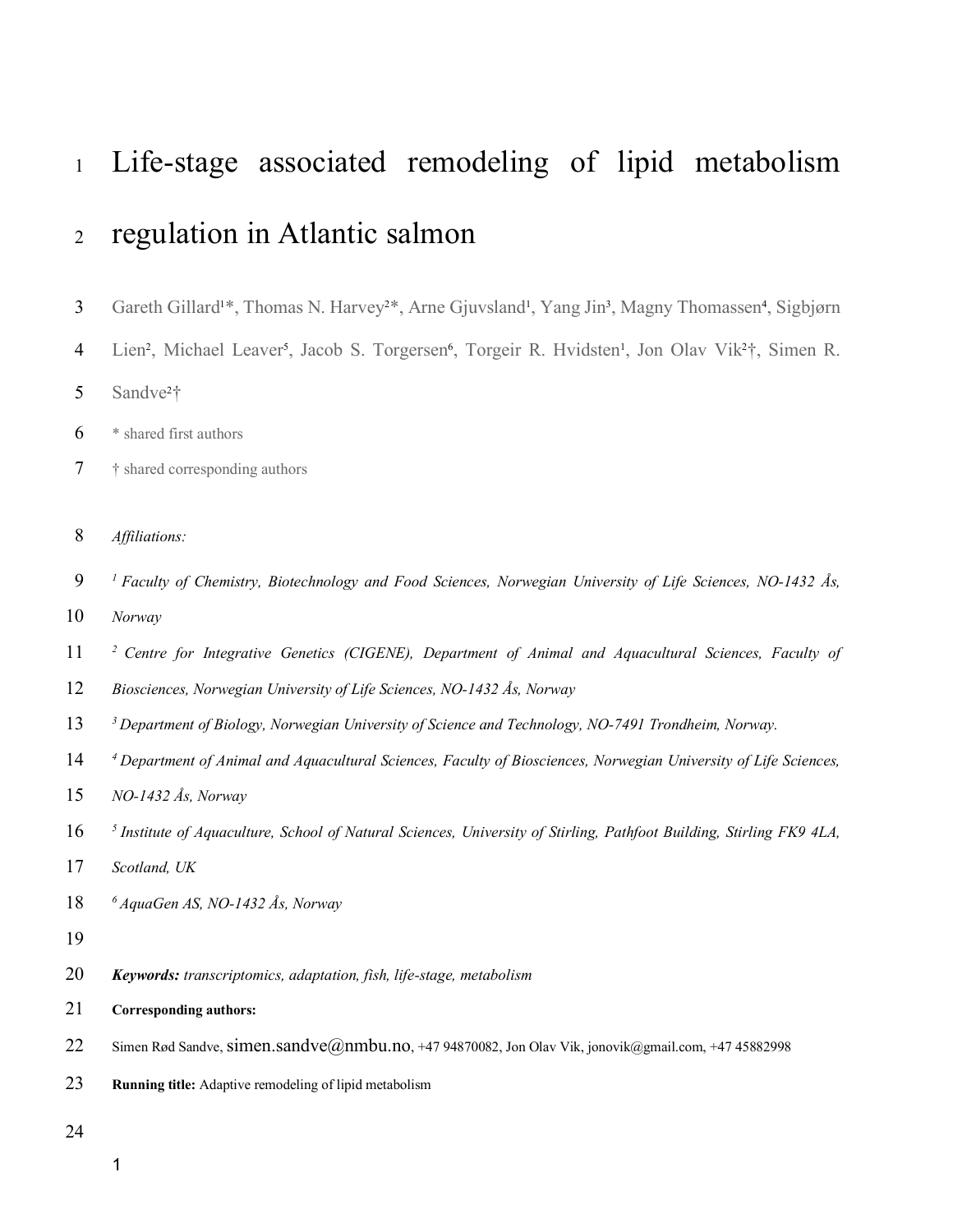# Life-stage associated remodeling of lipid metabolism

## regulation in Atlantic salmon

- 3 Gareth Gillard<sup>1\*</sup>, Thomas N. Harvey<sup>2\*</sup>, Arne Gjuvsland<sup>1</sup>, Yang Jin<sup>3</sup>, Magny Thomassen<sup>4</sup>, Sigbjørn
- 4 Lien<sup>2</sup>, Michael Leaver<sup>5</sup>, Jacob S. Torgersen<sup>6</sup>, Torgeir R. Hvidsten<sup>1</sup>, Jon Olav Vik<sup>2+</sup>, Simen R.
- 5 Sandve<sup>2</sup><sup>†</sup>
- \* shared first authors
- † shared corresponding authors
- *Affiliations:*
- *<sup>1</sup> Faculty of Chemistry, Biotechnology and Food Sciences, Norwegian University of Life Sciences, NO-1432 Ås,*
- *Norway*
- *<sup>2</sup> Centre for Integrative Genetics (CIGENE), Department of Animal and Aquacultural Sciences, Faculty of*
- *Biosciences, Norwegian University of Life Sciences, NO-1432 Ås, Norway*
- *3 Department of Biology, Norwegian University of Science and Technology, NO-7491 Trondheim, Norway.*
- *4 Department of Animal and Aquacultural Sciences, Faculty of Biosciences, Norwegian University of Life Sciences,*
- *NO-1432 Ås, Norway*
- *<sup>5</sup> Institute of Aquaculture, School of Natural Sciences, University of Stirling, Pathfoot Building, Stirling FK9 4LA,*
- *Scotland, UK*
- *<sup>6</sup> AquaGen AS, NO-1432 Ås, Norway*
- 
- *Keywords: transcriptomics, adaptation, fish, life-stage, metabolism*
- **Corresponding authors:**
- Simen Rød Sandve, simen.sandve@nmbu.no, +47 94870082, Jon Olav Vik, jonovik@gmail.com, +47 45882998
- **Running title:** Adaptive remodeling of lipid metabolism
- 
-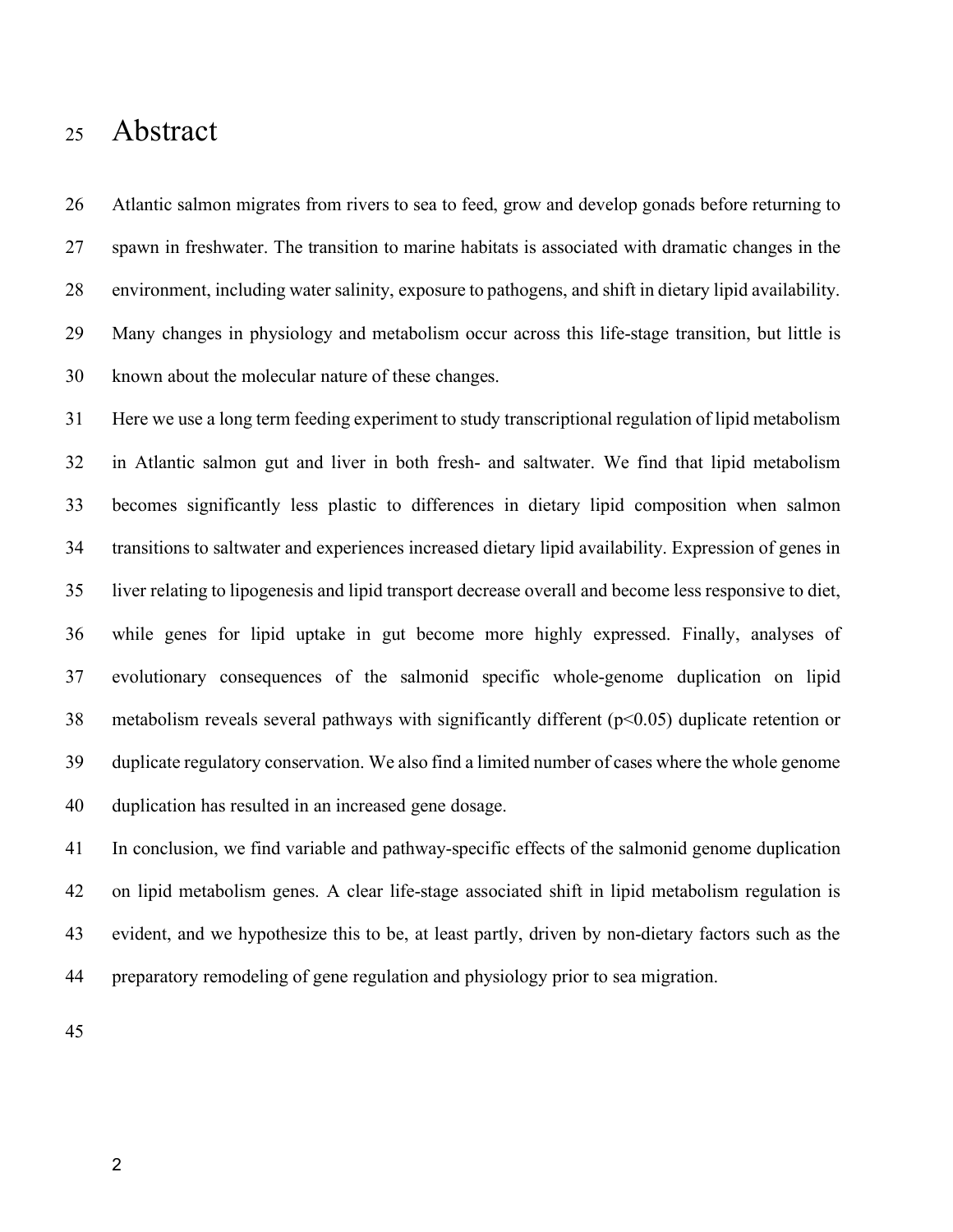## Abstract

 Atlantic salmon migrates from rivers to sea to feed, grow and develop gonads before returning to spawn in freshwater. The transition to marine habitats is associated with dramatic changes in the environment, including water salinity, exposure to pathogens, and shift in dietary lipid availability. Many changes in physiology and metabolism occur across this life-stage transition, but little is known about the molecular nature of these changes.

 Here we use a long term feeding experiment to study transcriptional regulation of lipid metabolism in Atlantic salmon gut and liver in both fresh- and saltwater. We find that lipid metabolism becomes significantly less plastic to differences in dietary lipid composition when salmon transitions to saltwater and experiences increased dietary lipid availability. Expression of genes in liver relating to lipogenesis and lipid transport decrease overall and become less responsive to diet, while genes for lipid uptake in gut become more highly expressed. Finally, analyses of evolutionary consequences of the salmonid specific whole-genome duplication on lipid metabolism reveals several pathways with significantly different (p<0.05) duplicate retention or duplicate regulatory conservation. We also find a limited number of cases where the whole genome duplication has resulted in an increased gene dosage.

 In conclusion, we find variable and pathway-specific effects of the salmonid genome duplication on lipid metabolism genes. A clear life-stage associated shift in lipid metabolism regulation is evident, and we hypothesize this to be, at least partly, driven by non-dietary factors such as the preparatory remodeling of gene regulation and physiology prior to sea migration.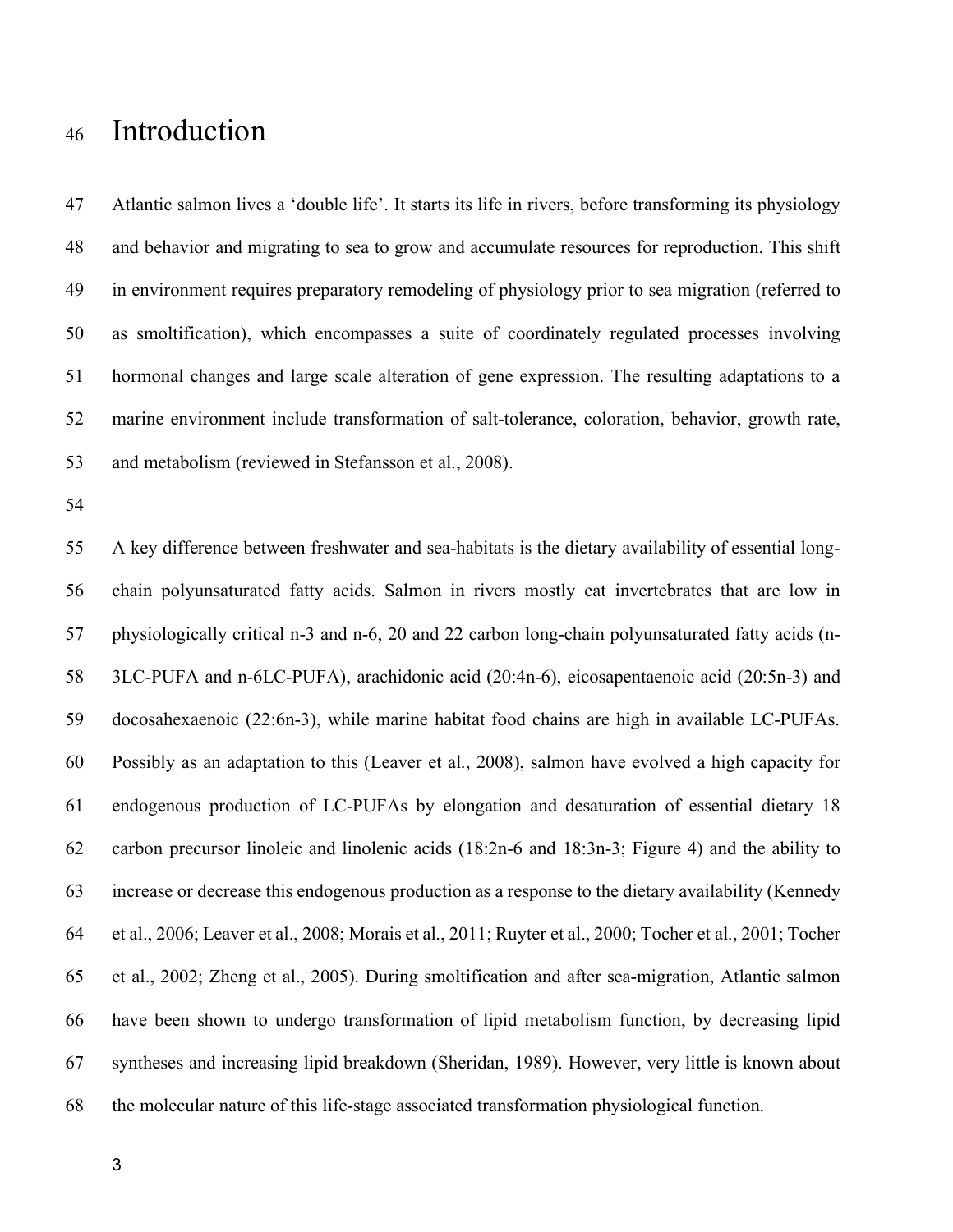## Introduction

 Atlantic salmon lives a 'double life'. It starts its life in rivers, before transforming its physiology and behavior and migrating to sea to grow and accumulate resources for reproduction. This shift in environment requires preparatory remodeling of physiology prior to sea migration (referred to as smoltification), which encompasses a suite of coordinately regulated processes involving hormonal changes and large scale alteration of gene expression. The resulting adaptations to a marine environment include transformation of salt-tolerance, coloration, behavior, growth rate, and metabolism (reviewed in Stefansson et al., 2008).

 A key difference between freshwater and sea-habitats is the dietary availability of essential long- chain polyunsaturated fatty acids. Salmon in rivers mostly eat invertebrates that are low in physiologically critical n-3 and n-6, 20 and 22 carbon long-chain polyunsaturated fatty acids (n- 3LC-PUFA and n-6LC-PUFA), arachidonic acid (20:4n-6), eicosapentaenoic acid (20:5n-3) and docosahexaenoic (22:6n-3), while marine habitat food chains are high in available LC-PUFAs. Possibly as an adaptation to this (Leaver et al., 2008), salmon have evolved a high capacity for endogenous production of LC-PUFAs by elongation and desaturation of essential dietary 18 carbon precursor linoleic and linolenic acids (18:2n-6 and 18:3n-3; Figure 4) and the ability to increase or decrease this endogenous production as a response to the dietary availability (Kennedy et al., 2006; Leaver et al., 2008; Morais et al., 2011; Ruyter et al., 2000; Tocher et al., 2001; Tocher et al., 2002; Zheng et al., 2005). During smoltification and after sea-migration, Atlantic salmon have been shown to undergo transformation of lipid metabolism function, by decreasing lipid syntheses and increasing lipid breakdown (Sheridan, 1989). However, very little is known about the molecular nature of this life-stage associated transformation physiological function.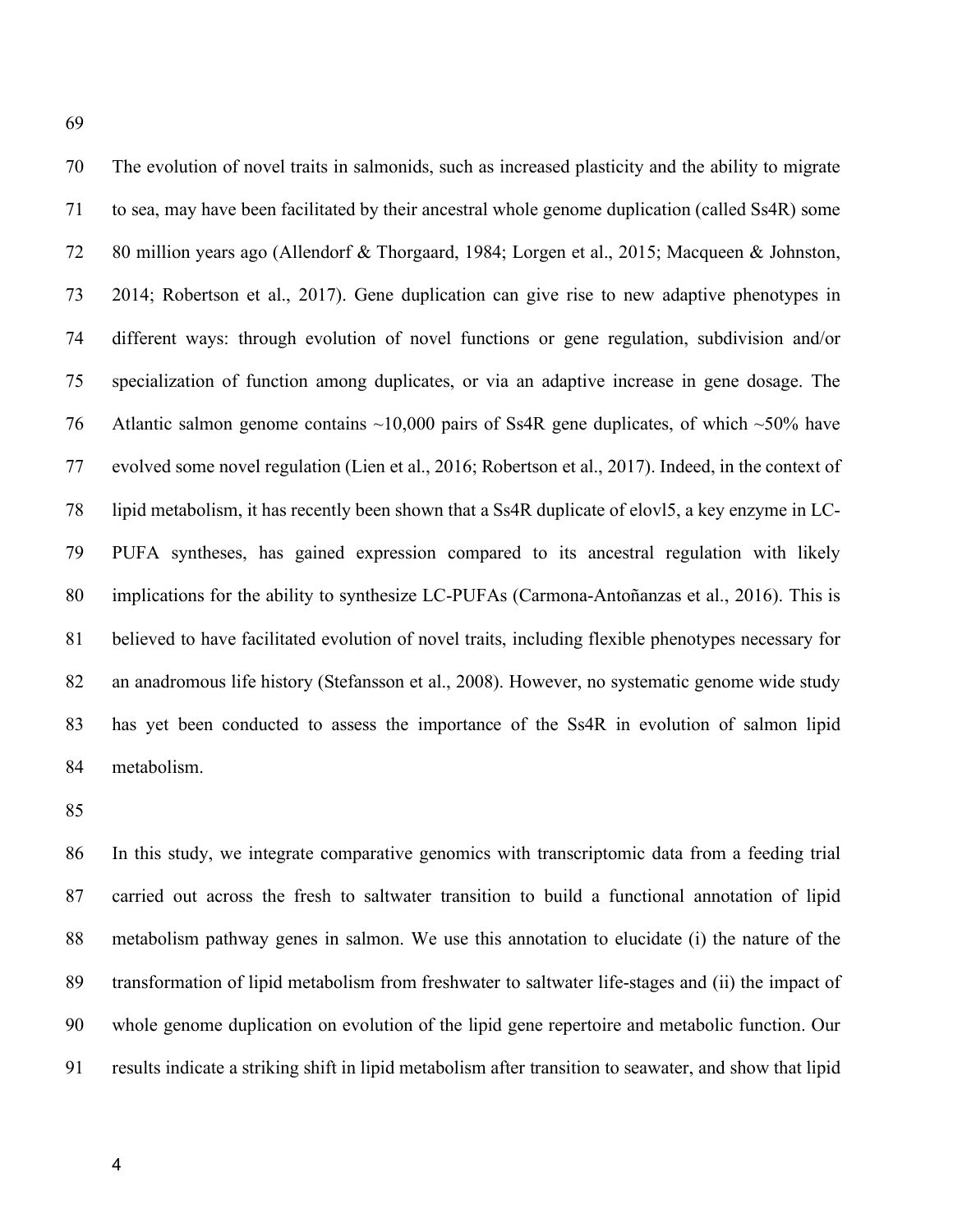The evolution of novel traits in salmonids, such as increased plasticity and the ability to migrate to sea, may have been facilitated by their ancestral whole genome duplication (called Ss4R) some 80 million years ago (Allendorf & Thorgaard, 1984; Lorgen et al., 2015; Macqueen & Johnston, 2014; Robertson et al., 2017). Gene duplication can give rise to new adaptive phenotypes in different ways: through evolution of novel functions or gene regulation, subdivision and/or specialization of function among duplicates, or via an adaptive increase in gene dosage. The 76 Atlantic salmon genome contains  $\sim$ 10,000 pairs of Ss4R gene duplicates, of which  $\sim$ 50% have evolved some novel regulation (Lien et al., 2016; Robertson et al., 2017). Indeed, in the context of lipid metabolism, it has recently been shown that a Ss4R duplicate of elovl5, a key enzyme in LC- PUFA syntheses, has gained expression compared to its ancestral regulation with likely implications for the ability to synthesize LC-PUFAs (Carmona-Antoñanzas et al., 2016). This is believed to have facilitated evolution of novel traits, including flexible phenotypes necessary for an anadromous life history (Stefansson et al., 2008). However, no systematic genome wide study has yet been conducted to assess the importance of the Ss4R in evolution of salmon lipid metabolism.

 In this study, we integrate comparative genomics with transcriptomic data from a feeding trial carried out across the fresh to saltwater transition to build a functional annotation of lipid metabolism pathway genes in salmon. We use this annotation to elucidate (i) the nature of the transformation of lipid metabolism from freshwater to saltwater life-stages and (ii) the impact of whole genome duplication on evolution of the lipid gene repertoire and metabolic function. Our results indicate a striking shift in lipid metabolism after transition to seawater, and show that lipid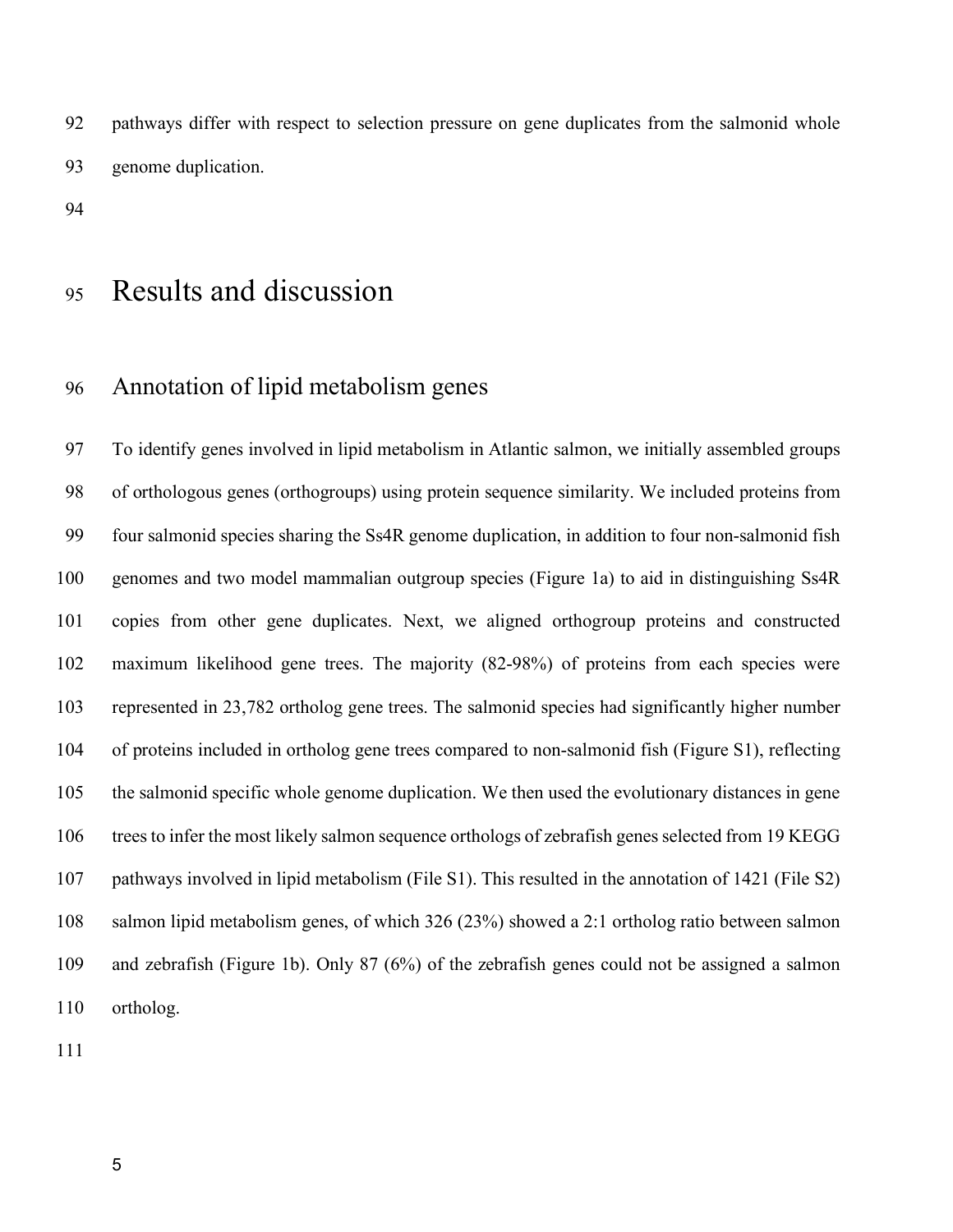pathways differ with respect to selection pressure on gene duplicates from the salmonid whole genome duplication.

## Results and discussion

### Annotation of lipid metabolism genes

 To identify genes involved in lipid metabolism in Atlantic salmon, we initially assembled groups of orthologous genes (orthogroups) using protein sequence similarity. We included proteins from four salmonid species sharing the Ss4R genome duplication, in addition to four non-salmonid fish genomes and two model mammalian outgroup species (Figure 1a) to aid in distinguishing Ss4R copies from other gene duplicates. Next, we aligned orthogroup proteins and constructed maximum likelihood gene trees. The majority (82-98%) of proteins from each species were represented in 23,782 ortholog gene trees. The salmonid species had significantly higher number of proteins included in ortholog gene trees compared to non-salmonid fish (Figure S1), reflecting the salmonid specific whole genome duplication. We then used the evolutionary distances in gene trees to infer the most likely salmon sequence orthologs of zebrafish genes selected from 19 KEGG pathways involved in lipid metabolism (File S1). This resulted in the annotation of 1421 (File S2) salmon lipid metabolism genes, of which 326 (23%) showed a 2:1 ortholog ratio between salmon and zebrafish (Figure 1b). Only 87 (6%) of the zebrafish genes could not be assigned a salmon ortholog.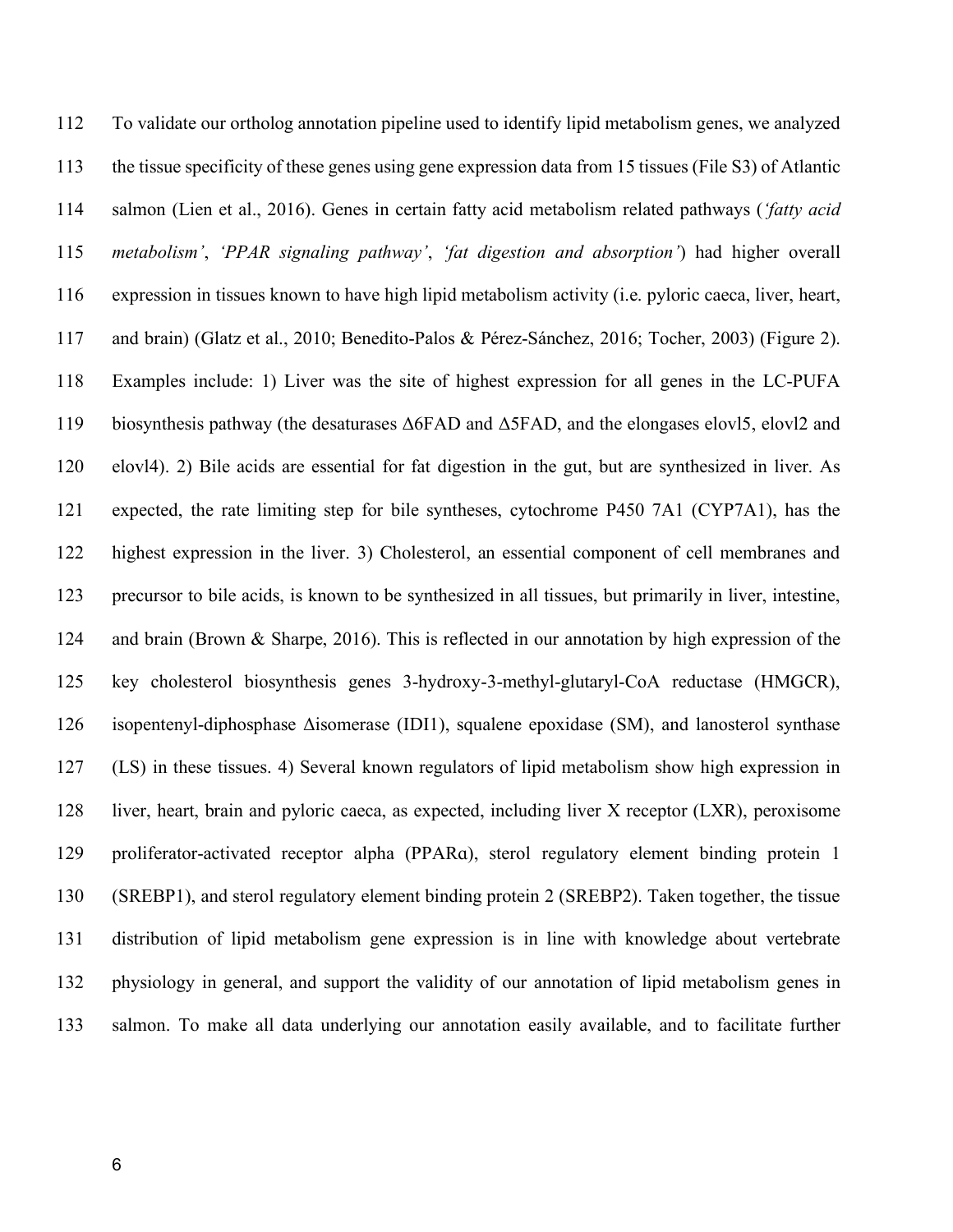To validate our ortholog annotation pipeline used to identify lipid metabolism genes, we analyzed the tissue specificity of these genes using gene expression data from 15 tissues (File S3) of Atlantic salmon (Lien et al., 2016). Genes in certain fatty acid metabolism related pathways (*'fatty acid metabolism'*, *'PPAR signaling pathway'*, *'fat digestion and absorption'*) had higher overall expression in tissues known to have high lipid metabolism activity (i.e. pyloric caeca, liver, heart, and brain) (Glatz et al., 2010; Benedito-Palos & Pérez-Sánchez, 2016; Tocher, 2003) (Figure 2). Examples include: 1) Liver was the site of highest expression for all genes in the LC-PUFA biosynthesis pathway (the desaturases Δ6FAD and Δ5FAD, and the elongases elovl5, elovl2 and elovl4). 2) Bile acids are essential for fat digestion in the gut, but are synthesized in liver. As expected, the rate limiting step for bile syntheses, cytochrome P450 7A1 (CYP7A1), has the highest expression in the liver. 3) Cholesterol, an essential component of cell membranes and precursor to bile acids, is known to be synthesized in all tissues, but primarily in liver, intestine, and brain (Brown & Sharpe, 2016). This is reflected in our annotation by high expression of the key cholesterol biosynthesis genes 3-hydroxy-3-methyl-glutaryl-CoA reductase (HMGCR), isopentenyl-diphosphase Δisomerase (IDI1), squalene epoxidase (SM), and lanosterol synthase (LS) in these tissues. 4) Several known regulators of lipid metabolism show high expression in liver, heart, brain and pyloric caeca, as expected, including liver X receptor (LXR), peroxisome proliferator-activated receptor alpha (PPARɑ), sterol regulatory element binding protein 1 (SREBP1), and sterol regulatory element binding protein 2 (SREBP2). Taken together, the tissue distribution of lipid metabolism gene expression is in line with knowledge about vertebrate physiology in general, and support the validity of our annotation of lipid metabolism genes in salmon. To make all data underlying our annotation easily available, and to facilitate further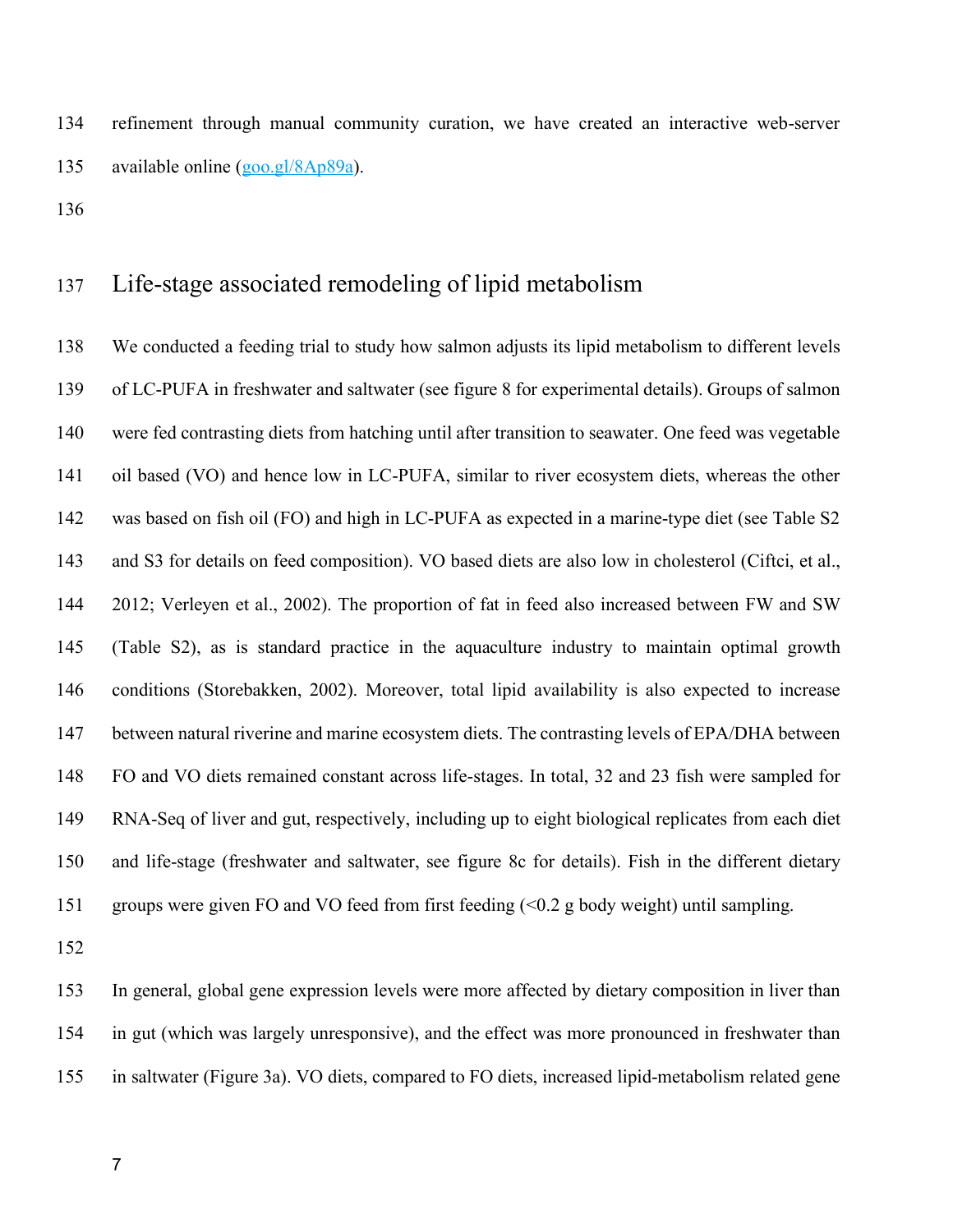refinement through manual community curation, we have created an interactive web-server available online (goo.gl/8Ap89a).

### Life-stage associated remodeling of lipid metabolism

 We conducted a feeding trial to study how salmon adjusts its lipid metabolism to different levels of LC-PUFA in freshwater and saltwater (see figure 8 for experimental details). Groups of salmon were fed contrasting diets from hatching until after transition to seawater. One feed was vegetable oil based (VO) and hence low in LC-PUFA, similar to river ecosystem diets, whereas the other was based on fish oil (FO) and high in LC-PUFA as expected in a marine-type diet (see Table S2 and S3 for details on feed composition). VO based diets are also low in cholesterol (Ciftci, et al., 2012; Verleyen et al., 2002). The proportion of fat in feed also increased between FW and SW (Table S2), as is standard practice in the aquaculture industry to maintain optimal growth conditions (Storebakken, 2002). Moreover, total lipid availability is also expected to increase between natural riverine and marine ecosystem diets. The contrasting levels of EPA/DHA between FO and VO diets remained constant across life-stages. In total, 32 and 23 fish were sampled for RNA-Seq of liver and gut, respectively, including up to eight biological replicates from each diet and life-stage (freshwater and saltwater, see figure 8c for details). Fish in the different dietary groups were given FO and VO feed from first feeding (<0.2 g body weight) until sampling.

 In general, global gene expression levels were more affected by dietary composition in liver than in gut (which was largely unresponsive), and the effect was more pronounced in freshwater than in saltwater (Figure 3a). VO diets, compared to FO diets, increased lipid-metabolism related gene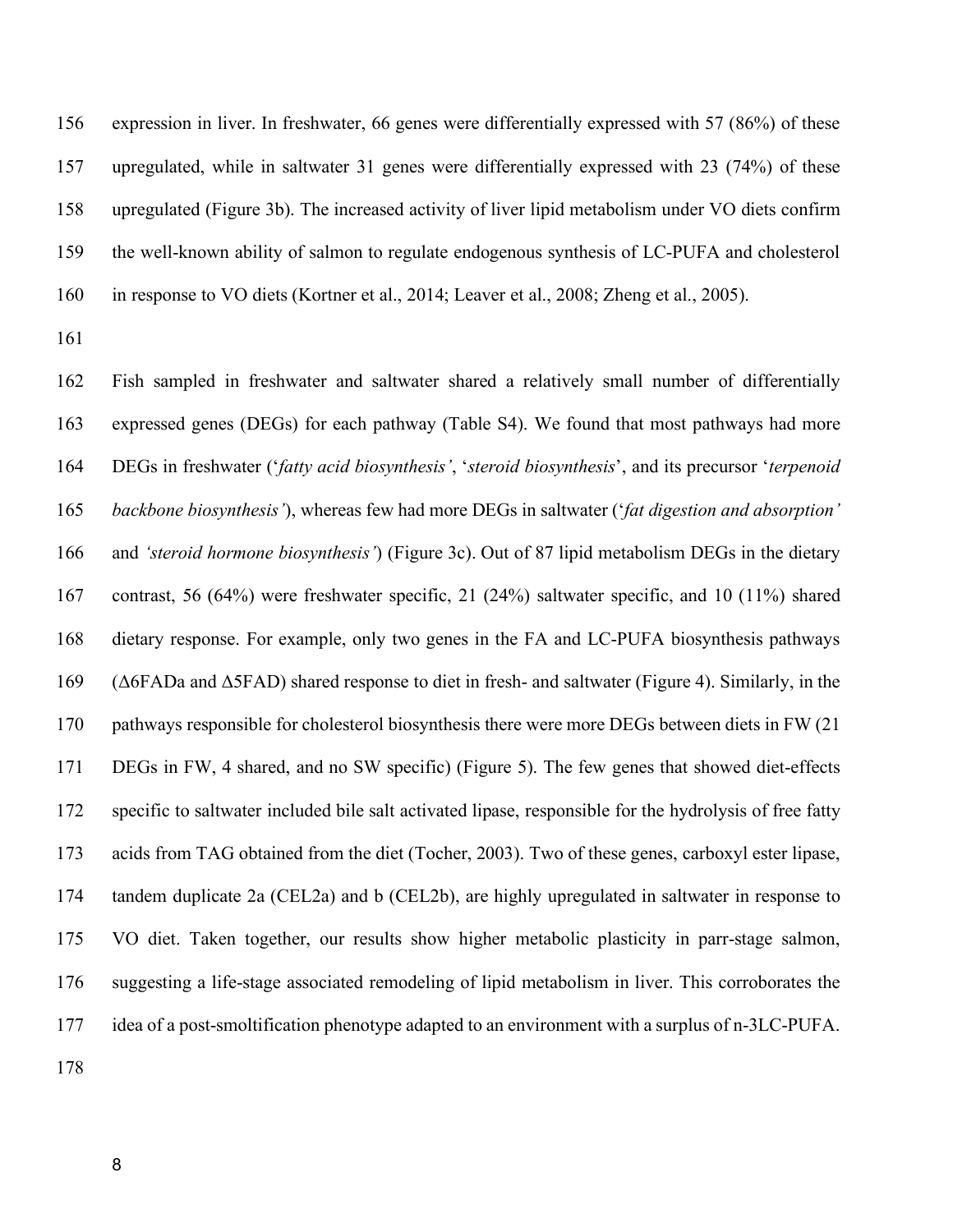expression in liver. In freshwater, 66 genes were differentially expressed with 57 (86%) of these upregulated, while in saltwater 31 genes were differentially expressed with 23 (74%) of these upregulated (Figure 3b). The increased activity of liver lipid metabolism under VO diets confirm the well-known ability of salmon to regulate endogenous synthesis of LC-PUFA and cholesterol in response to VO diets (Kortner et al., 2014; Leaver et al., 2008; Zheng et al., 2005).

 Fish sampled in freshwater and saltwater shared a relatively small number of differentially expressed genes (DEGs) for each pathway (Table S4). We found that most pathways had more DEGs in freshwater ('*fatty acid biosynthesis'*, '*steroid biosynthesis*', and its precursor '*terpenoid backbone biosynthesis'*), whereas few had more DEGs in saltwater ('*fat digestion and absorption'*  and *'steroid hormone biosynthesis'*) (Figure 3c). Out of 87 lipid metabolism DEGs in the dietary contrast, 56 (64%) were freshwater specific, 21 (24%) saltwater specific, and 10 (11%) shared dietary response. For example, only two genes in the FA and LC-PUFA biosynthesis pathways (Δ6FADa and Δ5FAD) shared response to diet in fresh- and saltwater (Figure 4). Similarly, in the pathways responsible for cholesterol biosynthesis there were more DEGs between diets in FW (21 DEGs in FW, 4 shared, and no SW specific) (Figure 5). The few genes that showed diet-effects specific to saltwater included bile salt activated lipase, responsible for the hydrolysis of free fatty acids from TAG obtained from the diet (Tocher, 2003). Two of these genes, carboxyl ester lipase, tandem duplicate 2a (CEL2a) and b (CEL2b), are highly upregulated in saltwater in response to VO diet. Taken together, our results show higher metabolic plasticity in parr-stage salmon, suggesting a life-stage associated remodeling of lipid metabolism in liver. This corroborates the idea of a post-smoltification phenotype adapted to an environment with a surplus of n-3LC-PUFA.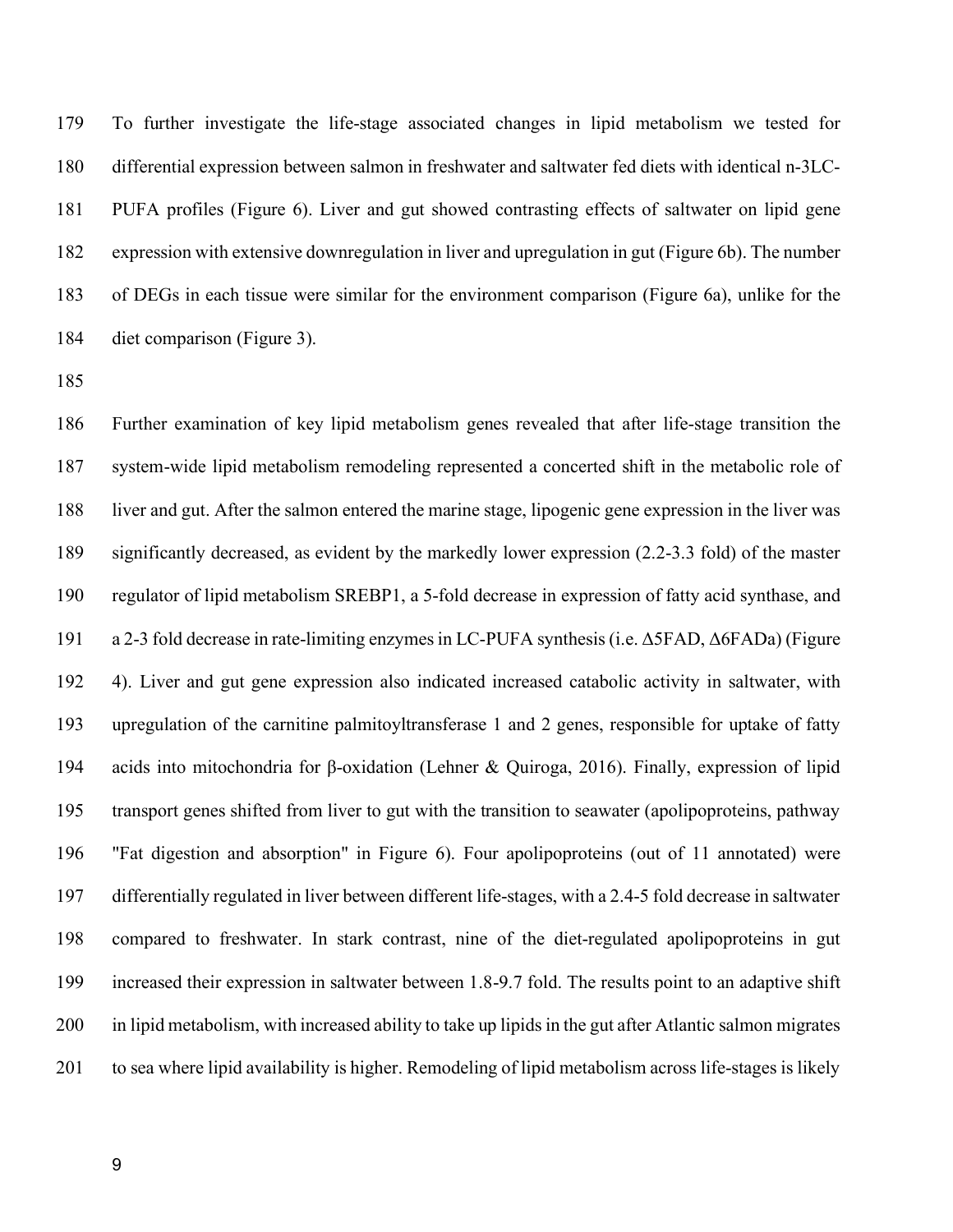To further investigate the life-stage associated changes in lipid metabolism we tested for differential expression between salmon in freshwater and saltwater fed diets with identical n-3LC- PUFA profiles (Figure 6). Liver and gut showed contrasting effects of saltwater on lipid gene expression with extensive downregulation in liver and upregulation in gut (Figure 6b). The number of DEGs in each tissue were similar for the environment comparison (Figure 6a), unlike for the diet comparison (Figure 3).

 Further examination of key lipid metabolism genes revealed that after life-stage transition the system-wide lipid metabolism remodeling represented a concerted shift in the metabolic role of liver and gut. After the salmon entered the marine stage, lipogenic gene expression in the liver was significantly decreased, as evident by the markedly lower expression (2.2-3.3 fold) of the master regulator of lipid metabolism SREBP1, a 5-fold decrease in expression of fatty acid synthase, and a 2-3 fold decrease in rate-limiting enzymes in LC-PUFA synthesis (i.e. Δ5FAD, Δ6FADa) (Figure 4). Liver and gut gene expression also indicated increased catabolic activity in saltwater, with upregulation of the carnitine palmitoyltransferase 1 and 2 genes, responsible for uptake of fatty acids into mitochondria for β-oxidation (Lehner & Quiroga, 2016). Finally, expression of lipid transport genes shifted from liver to gut with the transition to seawater (apolipoproteins, pathway "Fat digestion and absorption" in Figure 6). Four apolipoproteins (out of 11 annotated) were differentially regulated in liver between different life-stages, with a 2.4-5 fold decrease in saltwater compared to freshwater. In stark contrast, nine of the diet-regulated apolipoproteins in gut increased their expression in saltwater between 1.8-9.7 fold. The results point to an adaptive shift in lipid metabolism, with increased ability to take up lipids in the gut after Atlantic salmon migrates to sea where lipid availability is higher. Remodeling of lipid metabolism across life-stages is likely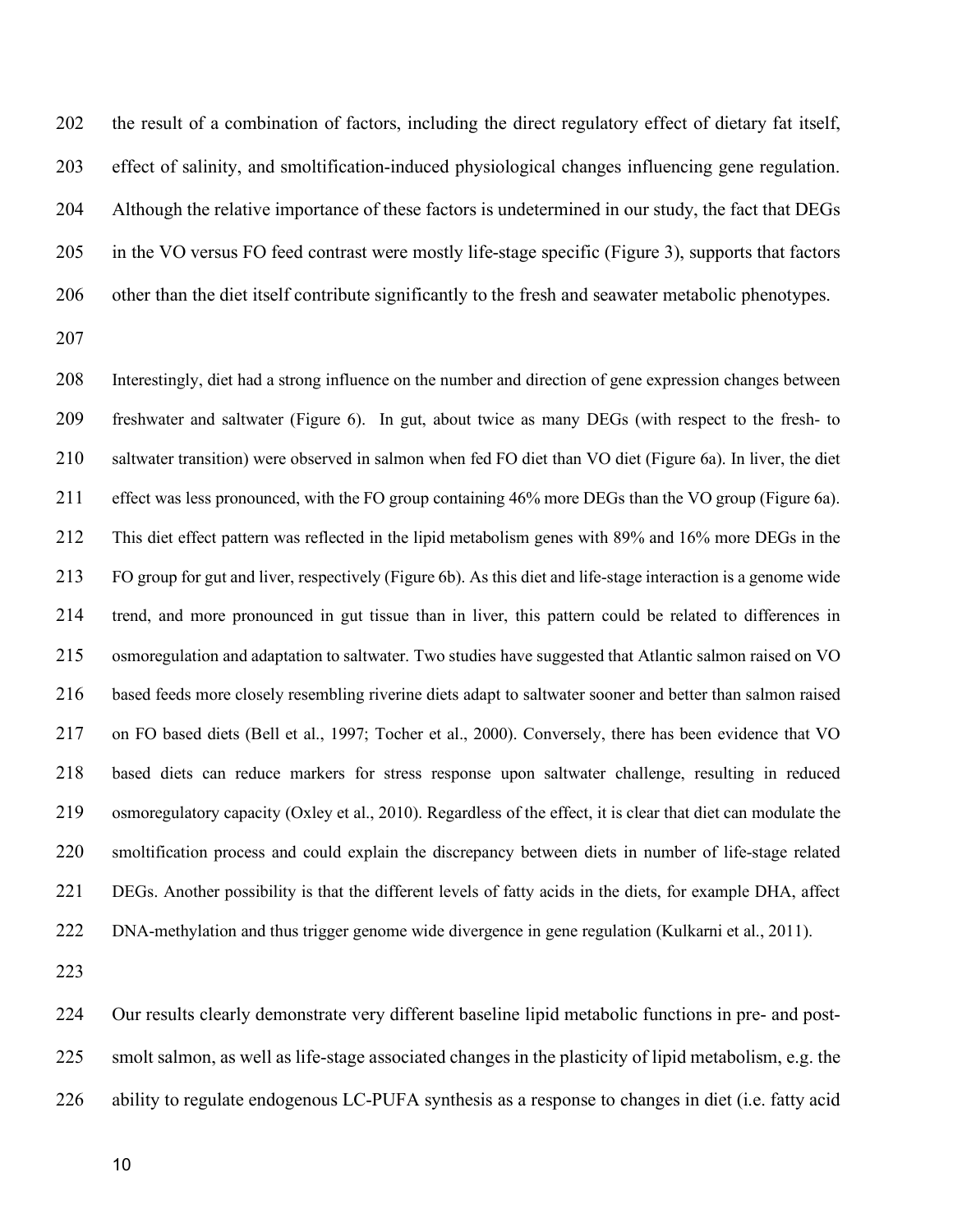the result of a combination of factors, including the direct regulatory effect of dietary fat itself, effect of salinity, and smoltification-induced physiological changes influencing gene regulation. Although the relative importance of these factors is undetermined in our study, the fact that DEGs in the VO versus FO feed contrast were mostly life-stage specific (Figure 3), supports that factors other than the diet itself contribute significantly to the fresh and seawater metabolic phenotypes.

 Interestingly, diet had a strong influence on the number and direction of gene expression changes between freshwater and saltwater (Figure 6). In gut, about twice as many DEGs (with respect to the fresh- to saltwater transition) were observed in salmon when fed FO diet than VO diet (Figure 6a). In liver, the diet effect was less pronounced, with the FO group containing 46% more DEGs than the VO group (Figure 6a). This diet effect pattern was reflected in the lipid metabolism genes with 89% and 16% more DEGs in the FO group for gut and liver, respectively (Figure 6b). As this diet and life-stage interaction is a genome wide trend, and more pronounced in gut tissue than in liver, this pattern could be related to differences in osmoregulation and adaptation to saltwater. Two studies have suggested that Atlantic salmon raised on VO based feeds more closely resembling riverine diets adapt to saltwater sooner and better than salmon raised on FO based diets (Bell et al., 1997; Tocher et al., 2000). Conversely, there has been evidence that VO based diets can reduce markers for stress response upon saltwater challenge, resulting in reduced osmoregulatory capacity (Oxley et al., 2010). Regardless of the effect, it is clear that diet can modulate the smoltification process and could explain the discrepancy between diets in number of life-stage related DEGs. Another possibility is that the different levels of fatty acids in the diets, for example DHA, affect DNA-methylation and thus trigger genome wide divergence in gene regulation (Kulkarni et al., 2011).

 Our results clearly demonstrate very different baseline lipid metabolic functions in pre- and post- smolt salmon, as well as life-stage associated changes in the plasticity of lipid metabolism, e.g. the ability to regulate endogenous LC-PUFA synthesis as a response to changes in diet (i.e. fatty acid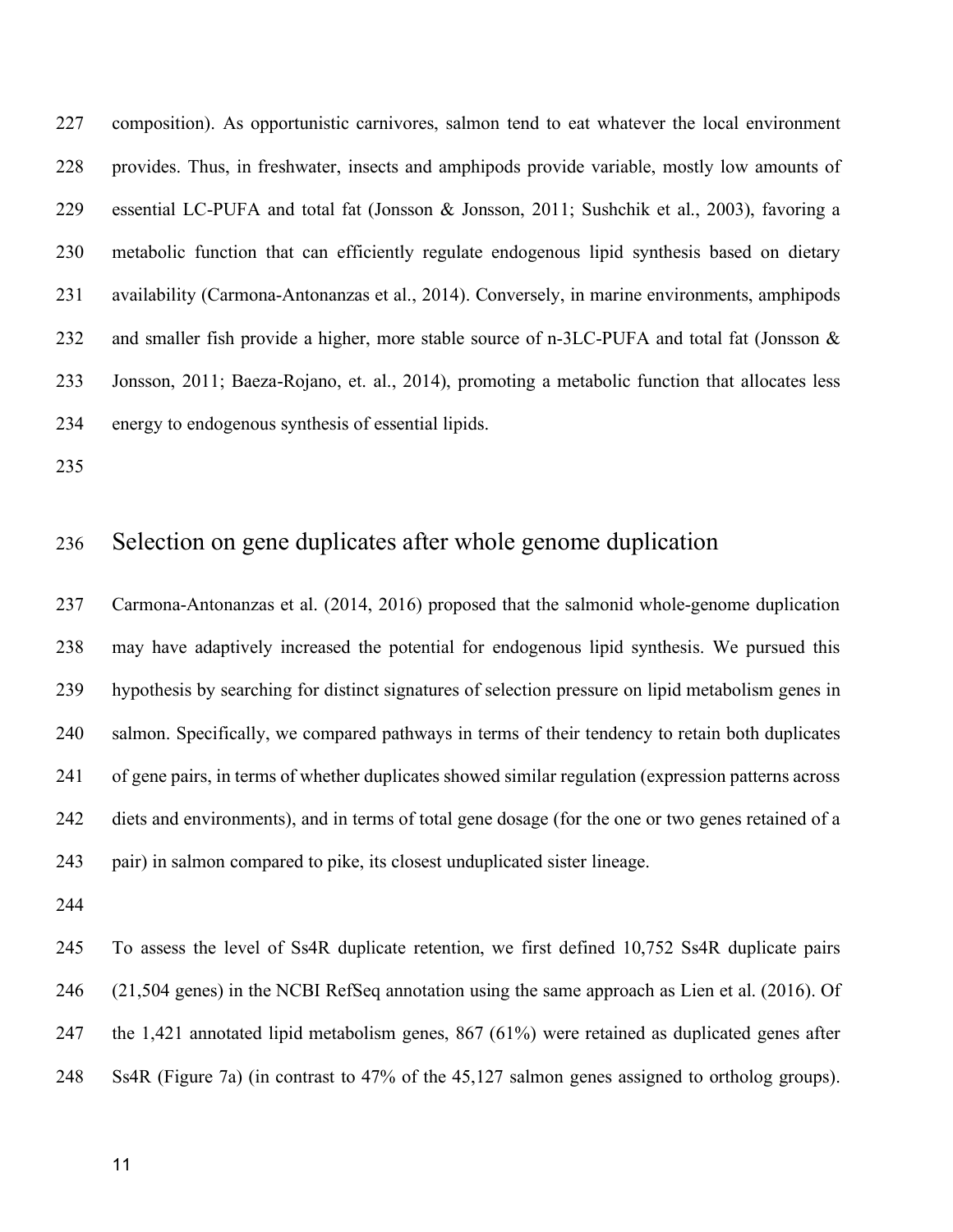composition). As opportunistic carnivores, salmon tend to eat whatever the local environment provides. Thus, in freshwater, insects and amphipods provide variable, mostly low amounts of essential LC-PUFA and total fat (Jonsson & Jonsson, 2011; Sushchik et al., 2003), favoring a metabolic function that can efficiently regulate endogenous lipid synthesis based on dietary availability (Carmona-Antonanzas et al., 2014). Conversely, in marine environments, amphipods 232 and smaller fish provide a higher, more stable source of n-3LC-PUFA and total fat (Jonsson & Jonsson, 2011; Baeza-Rojano, et. al., 2014), promoting a metabolic function that allocates less energy to endogenous synthesis of essential lipids.

### Selection on gene duplicates after whole genome duplication

 Carmona-Antonanzas et al. (2014, 2016) proposed that the salmonid whole-genome duplication may have adaptively increased the potential for endogenous lipid synthesis. We pursued this hypothesis by searching for distinct signatures of selection pressure on lipid metabolism genes in salmon. Specifically, we compared pathways in terms of their tendency to retain both duplicates of gene pairs, in terms of whether duplicates showed similar regulation (expression patterns across diets and environments), and in terms of total gene dosage (for the one or two genes retained of a pair) in salmon compared to pike, its closest unduplicated sister lineage.

 To assess the level of Ss4R duplicate retention, we first defined 10,752 Ss4R duplicate pairs (21,504 genes) in the NCBI RefSeq annotation using the same approach as Lien et al. (2016). Of the 1,421 annotated lipid metabolism genes, 867 (61%) were retained as duplicated genes after Ss4R (Figure 7a) (in contrast to 47% of the 45,127 salmon genes assigned to ortholog groups).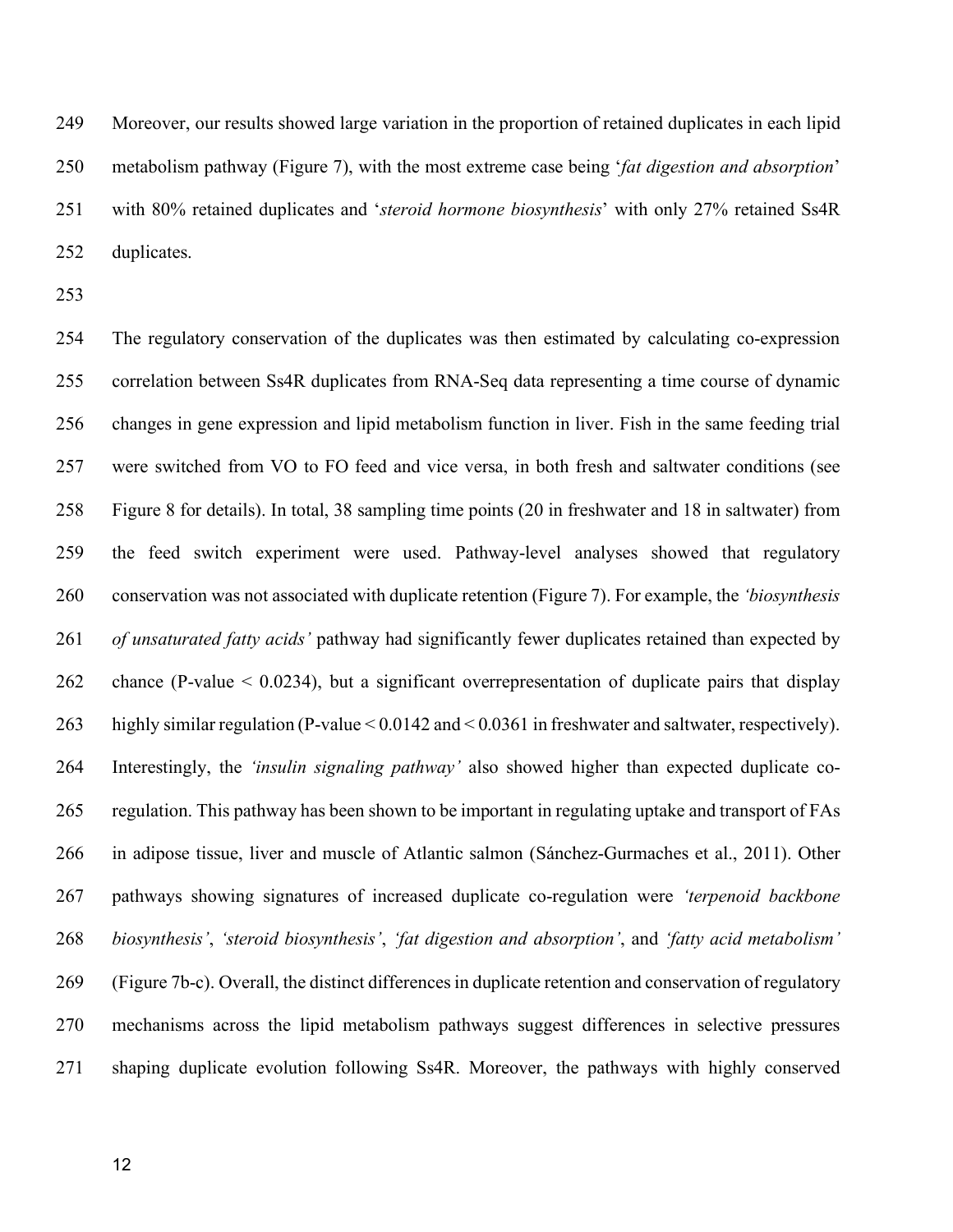Moreover, our results showed large variation in the proportion of retained duplicates in each lipid metabolism pathway (Figure 7), with the most extreme case being '*fat digestion and absorption*' with 80% retained duplicates and '*steroid hormone biosynthesis*' with only 27% retained Ss4R duplicates.

 The regulatory conservation of the duplicates was then estimated by calculating co-expression correlation between Ss4R duplicates from RNA-Seq data representing a time course of dynamic changes in gene expression and lipid metabolism function in liver. Fish in the same feeding trial were switched from VO to FO feed and vice versa, in both fresh and saltwater conditions (see Figure 8 for details). In total, 38 sampling time points (20 in freshwater and 18 in saltwater) from the feed switch experiment were used. Pathway-level analyses showed that regulatory conservation was not associated with duplicate retention (Figure 7). For example, the *'biosynthesis of unsaturated fatty acids'* pathway had significantly fewer duplicates retained than expected by chance (P-value < 0.0234), but a significant overrepresentation of duplicate pairs that display highly similar regulation (P-value < 0.0142 and < 0.0361 in freshwater and saltwater, respectively). Interestingly, the *'insulin signaling pathway'* also showed higher than expected duplicate co- regulation. This pathway has been shown to be important in regulating uptake and transport of FAs in adipose tissue, liver and muscle of Atlantic salmon (Sánchez-Gurmaches et al., 2011). Other pathways showing signatures of increased duplicate co-regulation were *'terpenoid backbone biosynthesis'*, *'steroid biosynthesis'*, *'fat digestion and absorption'*, and *'fatty acid metabolism'* (Figure 7b-c). Overall, the distinct differences in duplicate retention and conservation of regulatory mechanisms across the lipid metabolism pathways suggest differences in selective pressures shaping duplicate evolution following Ss4R. Moreover, the pathways with highly conserved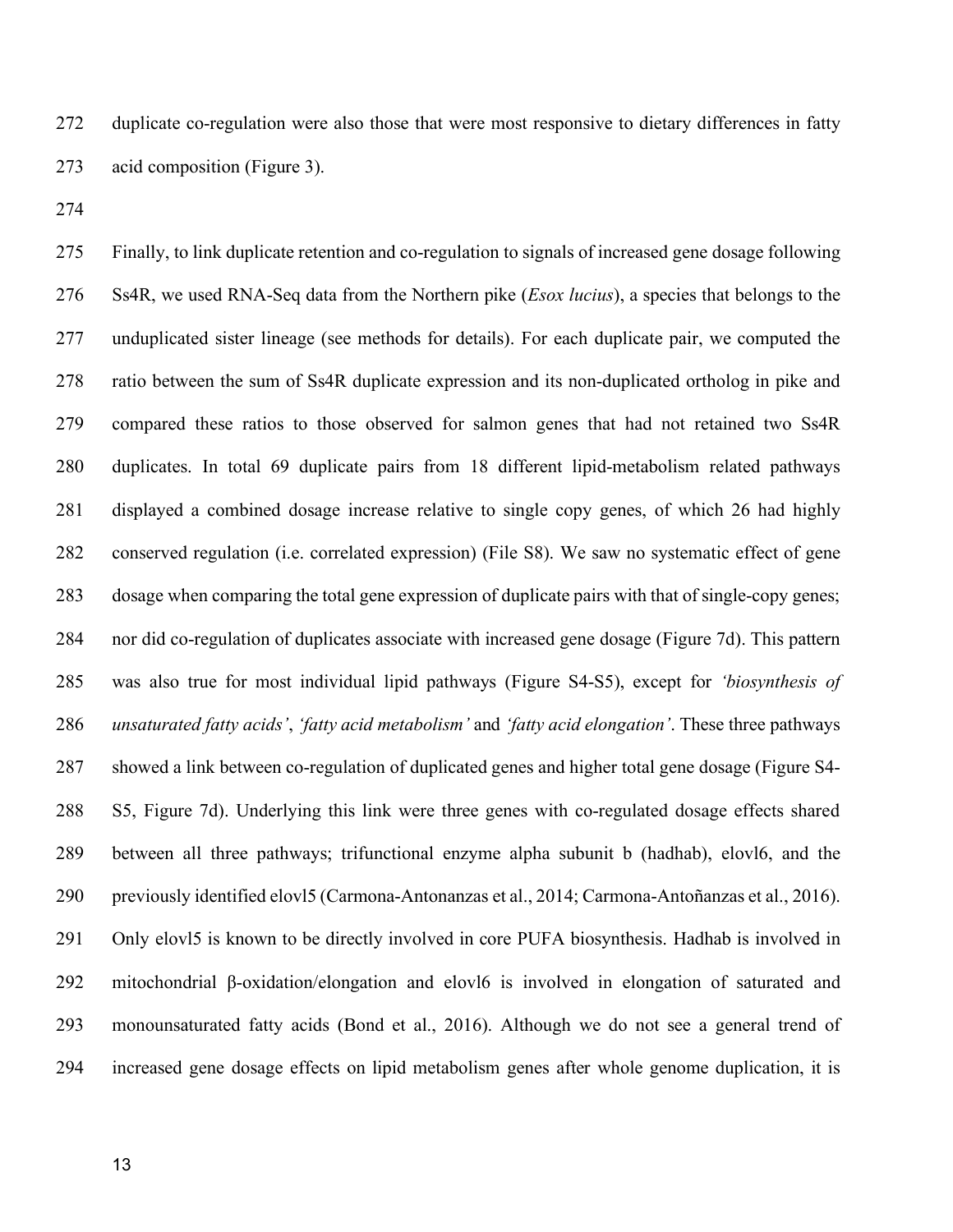duplicate co-regulation were also those that were most responsive to dietary differences in fatty acid composition (Figure 3).

 Finally, to link duplicate retention and co-regulation to signals of increased gene dosage following Ss4R, we used RNA-Seq data from the Northern pike (*Esox lucius*), a species that belongs to the unduplicated sister lineage (see methods for details). For each duplicate pair, we computed the ratio between the sum of Ss4R duplicate expression and its non-duplicated ortholog in pike and compared these ratios to those observed for salmon genes that had not retained two Ss4R duplicates. In total 69 duplicate pairs from 18 different lipid-metabolism related pathways displayed a combined dosage increase relative to single copy genes, of which 26 had highly conserved regulation (i.e. correlated expression) (File S8). We saw no systematic effect of gene dosage when comparing the total gene expression of duplicate pairs with that of single-copy genes; nor did co-regulation of duplicates associate with increased gene dosage (Figure 7d). This pattern was also true for most individual lipid pathways (Figure S4-S5), except for *'biosynthesis of unsaturated fatty acids'*, *'fatty acid metabolism'* and *'fatty acid elongation'*. These three pathways showed a link between co-regulation of duplicated genes and higher total gene dosage (Figure S4- S5, Figure 7d). Underlying this link were three genes with co-regulated dosage effects shared between all three pathways; trifunctional enzyme alpha subunit b (hadhab), elovl6, and the previously identified elovl5 (Carmona-Antonanzas et al., 2014; Carmona-Antoñanzas et al., 2016). Only elovl5 is known to be directly involved in core PUFA biosynthesis. Hadhab is involved in mitochondrial β-oxidation/elongation and elovl6 is involved in elongation of saturated and monounsaturated fatty acids (Bond et al., 2016). Although we do not see a general trend of increased gene dosage effects on lipid metabolism genes after whole genome duplication, it is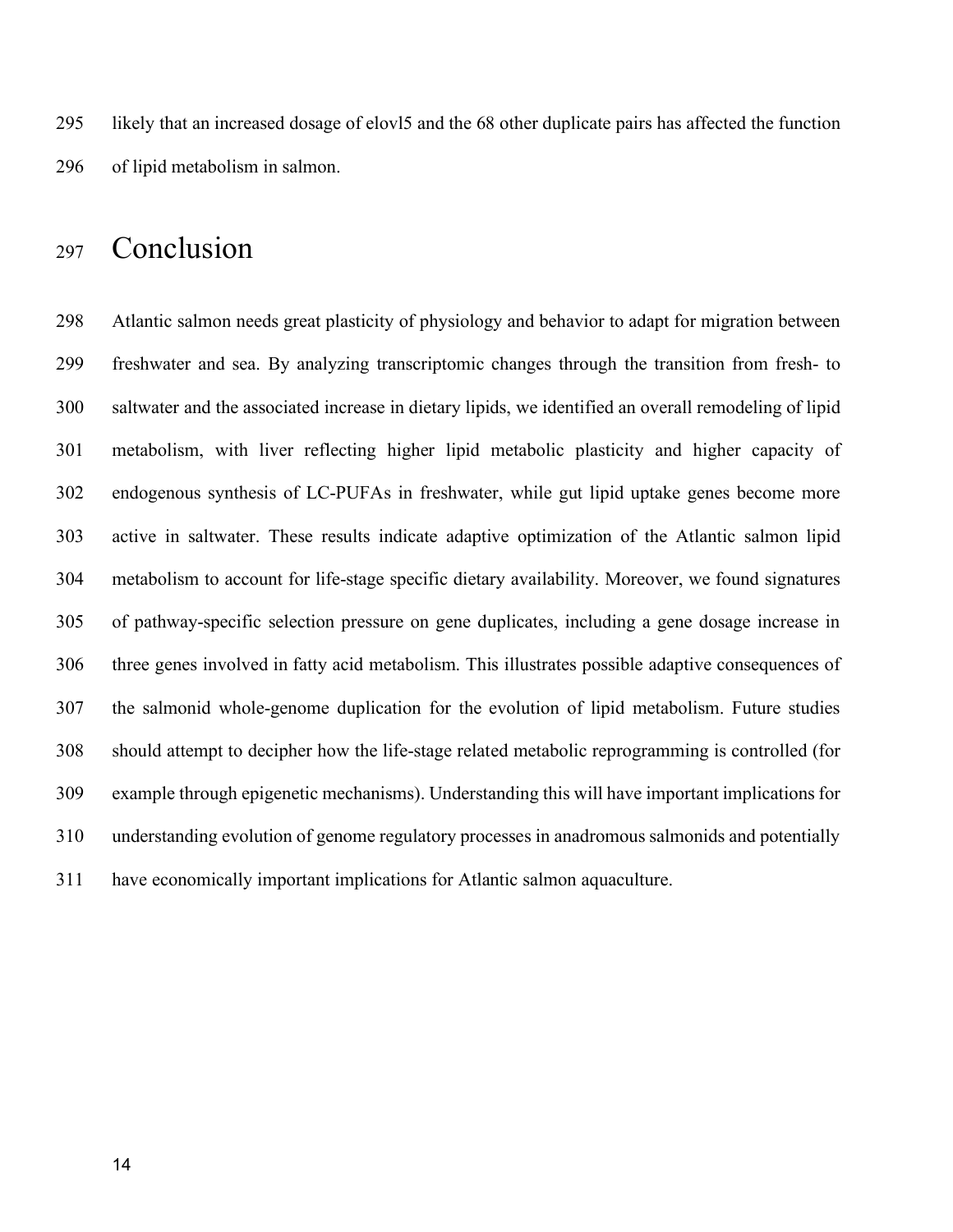likely that an increased dosage of elovl5 and the 68 other duplicate pairs has affected the function of lipid metabolism in salmon.

## Conclusion

 Atlantic salmon needs great plasticity of physiology and behavior to adapt for migration between freshwater and sea. By analyzing transcriptomic changes through the transition from fresh- to saltwater and the associated increase in dietary lipids, we identified an overall remodeling of lipid metabolism, with liver reflecting higher lipid metabolic plasticity and higher capacity of endogenous synthesis of LC-PUFAs in freshwater, while gut lipid uptake genes become more active in saltwater. These results indicate adaptive optimization of the Atlantic salmon lipid metabolism to account for life-stage specific dietary availability. Moreover, we found signatures of pathway-specific selection pressure on gene duplicates, including a gene dosage increase in three genes involved in fatty acid metabolism. This illustrates possible adaptive consequences of the salmonid whole-genome duplication for the evolution of lipid metabolism. Future studies should attempt to decipher how the life-stage related metabolic reprogramming is controlled (for example through epigenetic mechanisms). Understanding this will have important implications for understanding evolution of genome regulatory processes in anadromous salmonids and potentially have economically important implications for Atlantic salmon aquaculture.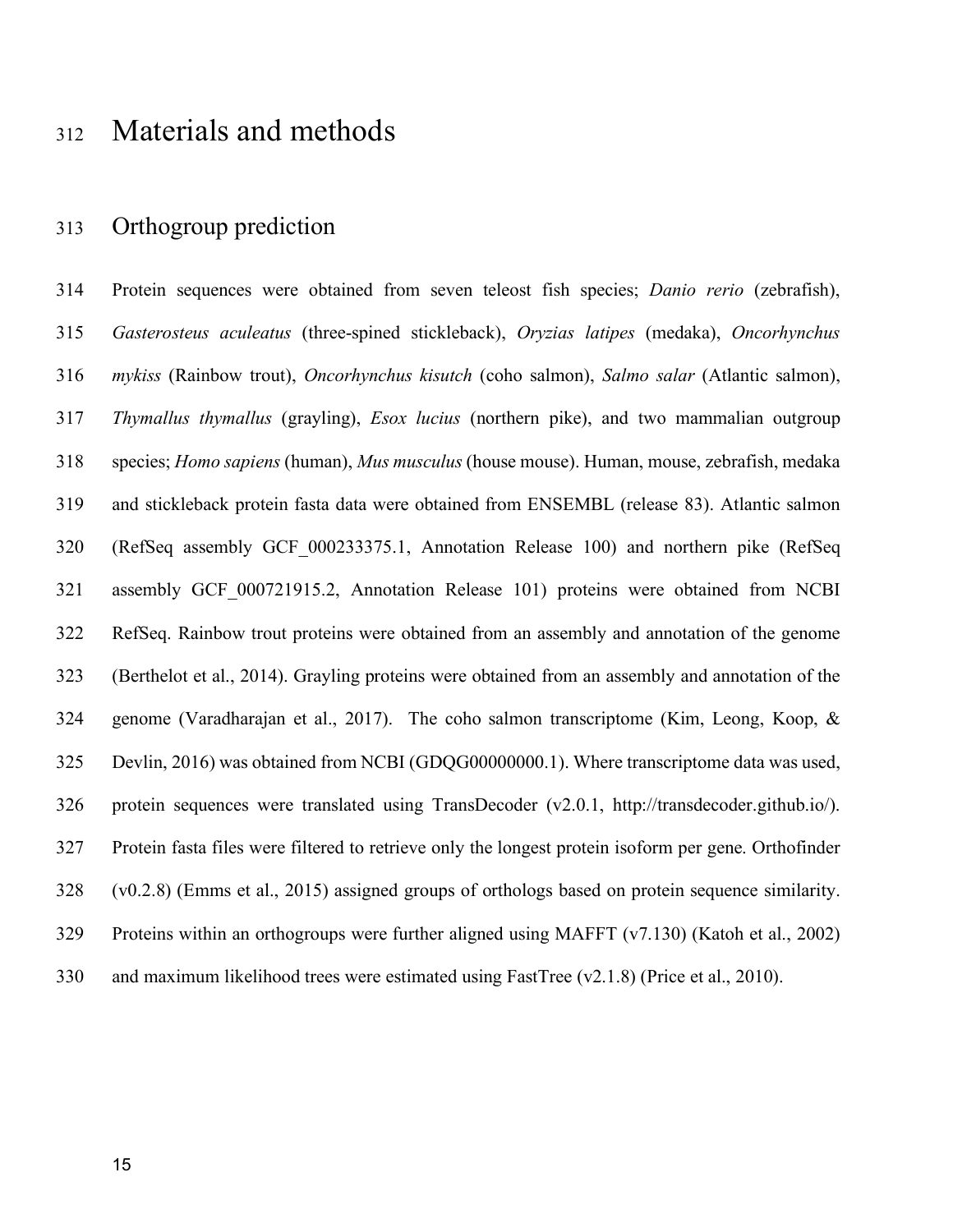## Materials and methods

### Orthogroup prediction

 Protein sequences were obtained from seven teleost fish species; *Danio rerio* (zebrafish), *Gasterosteus aculeatus* (three-spined stickleback), *Oryzias latipes* (medaka), *Oncorhynchus mykiss* (Rainbow trout), *Oncorhynchus kisutch* (coho salmon), *Salmo salar* (Atlantic salmon), *Thymallus thymallus* (grayling), *Esox lucius* (northern pike), and two mammalian outgroup species; *Homo sapiens* (human), *Mus musculus* (house mouse). Human, mouse, zebrafish, medaka and stickleback protein fasta data were obtained from ENSEMBL (release 83). Atlantic salmon (RefSeq assembly GCF\_000233375.1, Annotation Release 100) and northern pike (RefSeq assembly GCF\_000721915.2, Annotation Release 101) proteins were obtained from NCBI RefSeq. Rainbow trout proteins were obtained from an assembly and annotation of the genome (Berthelot et al., 2014). Grayling proteins were obtained from an assembly and annotation of the genome (Varadharajan et al., 2017). The coho salmon transcriptome (Kim, Leong, Koop, & Devlin, 2016) was obtained from NCBI (GDQG00000000.1). Where transcriptome data was used, protein sequences were translated using TransDecoder (v2.0.1, http://transdecoder.github.io/). Protein fasta files were filtered to retrieve only the longest protein isoform per gene. Orthofinder (v0.2.8) (Emms et al., 2015) assigned groups of orthologs based on protein sequence similarity. Proteins within an orthogroups were further aligned using MAFFT (v7.130) (Katoh et al., 2002) and maximum likelihood trees were estimated using FastTree (v2.1.8) (Price et al., 2010).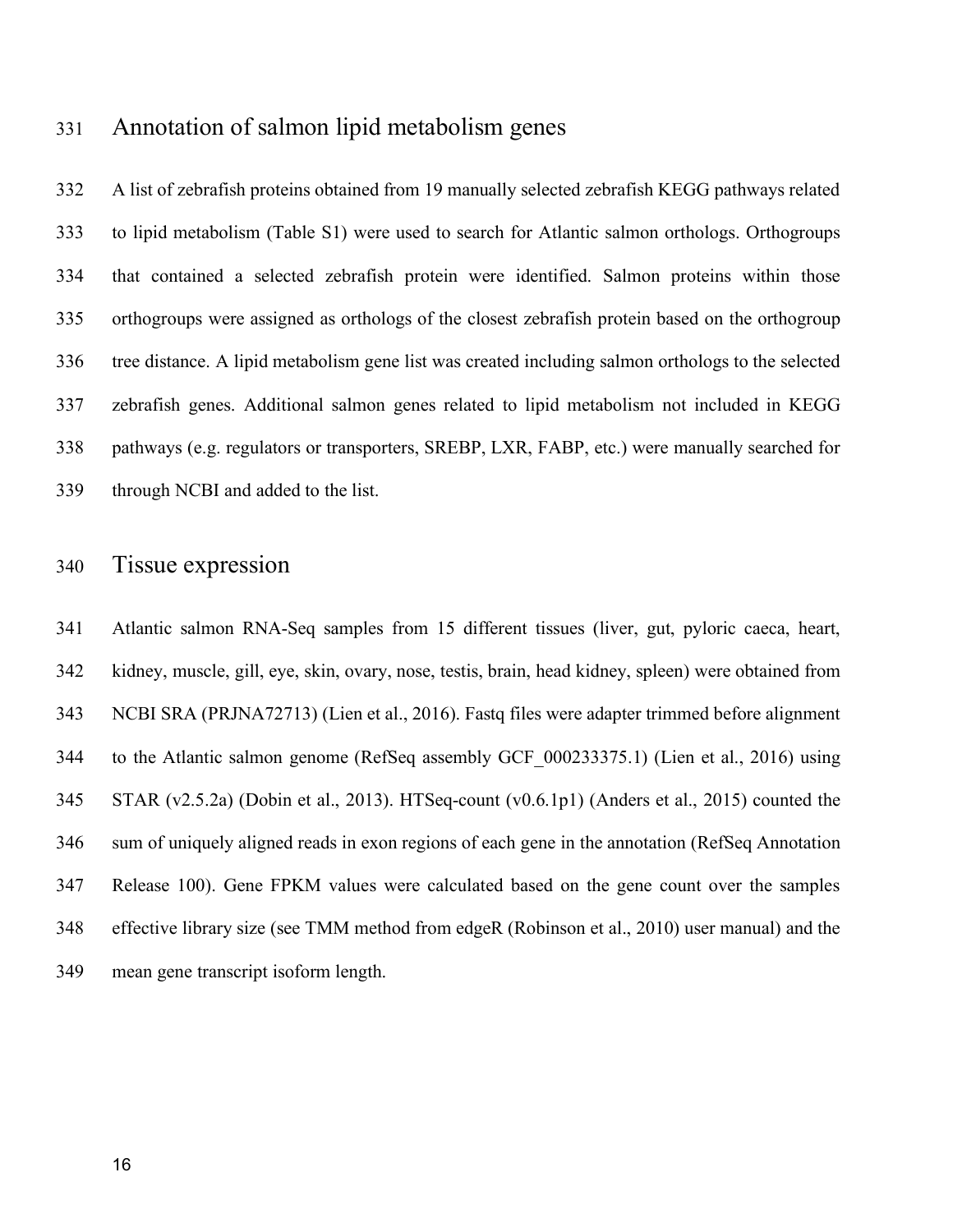### Annotation of salmon lipid metabolism genes

 A list of zebrafish proteins obtained from 19 manually selected zebrafish KEGG pathways related to lipid metabolism (Table S1) were used to search for Atlantic salmon orthologs. Orthogroups that contained a selected zebrafish protein were identified. Salmon proteins within those orthogroups were assigned as orthologs of the closest zebrafish protein based on the orthogroup tree distance. A lipid metabolism gene list was created including salmon orthologs to the selected zebrafish genes. Additional salmon genes related to lipid metabolism not included in KEGG pathways (e.g. regulators or transporters, SREBP, LXR, FABP, etc.) were manually searched for through NCBI and added to the list.

#### Tissue expression

 Atlantic salmon RNA-Seq samples from 15 different tissues (liver, gut, pyloric caeca, heart, kidney, muscle, gill, eye, skin, ovary, nose, testis, brain, head kidney, spleen) were obtained from NCBI SRA (PRJNA72713) (Lien et al., 2016). Fastq files were adapter trimmed before alignment to the Atlantic salmon genome (RefSeq assembly GCF\_000233375.1) (Lien et al., 2016) using STAR (v2.5.2a) (Dobin et al., 2013). HTSeq-count (v0.6.1p1) (Anders et al., 2015) counted the sum of uniquely aligned reads in exon regions of each gene in the annotation (RefSeq Annotation Release 100). Gene FPKM values were calculated based on the gene count over the samples effective library size (see TMM method from edgeR (Robinson et al., 2010) user manual) and the mean gene transcript isoform length.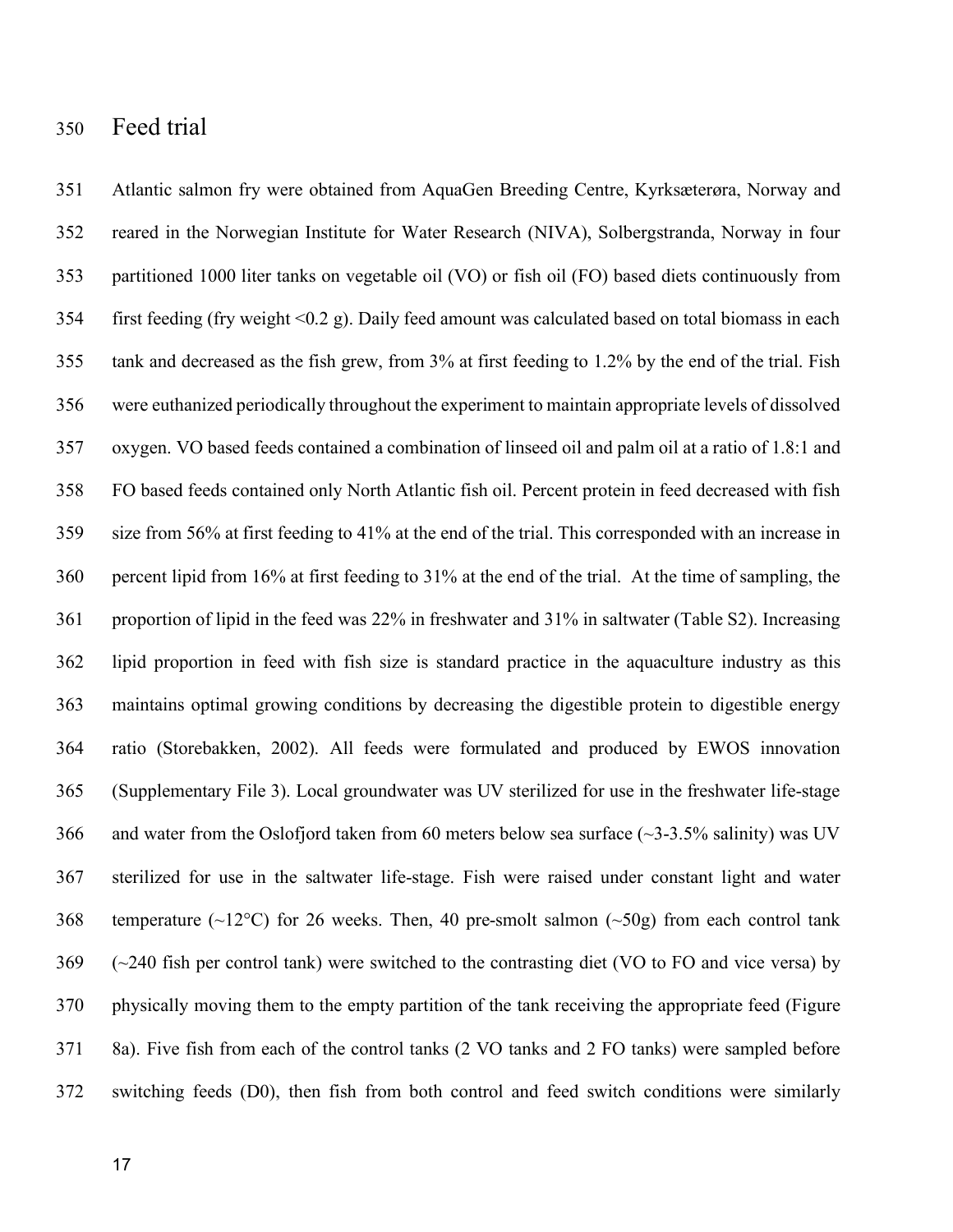#### Feed trial

 Atlantic salmon fry were obtained from AquaGen Breeding Centre, Kyrksæterøra, Norway and reared in the Norwegian Institute for Water Research (NIVA), Solbergstranda, Norway in four partitioned 1000 liter tanks on vegetable oil (VO) or fish oil (FO) based diets continuously from first feeding (fry weight <0.2 g). Daily feed amount was calculated based on total biomass in each tank and decreased as the fish grew, from 3% at first feeding to 1.2% by the end of the trial. Fish were euthanized periodically throughout the experiment to maintain appropriate levels of dissolved oxygen. VO based feeds contained a combination of linseed oil and palm oil at a ratio of 1.8:1 and FO based feeds contained only North Atlantic fish oil. Percent protein in feed decreased with fish size from 56% at first feeding to 41% at the end of the trial. This corresponded with an increase in percent lipid from 16% at first feeding to 31% at the end of the trial. At the time of sampling, the proportion of lipid in the feed was 22% in freshwater and 31% in saltwater (Table S2). Increasing lipid proportion in feed with fish size is standard practice in the aquaculture industry as this maintains optimal growing conditions by decreasing the digestible protein to digestible energy ratio (Storebakken, 2002). All feeds were formulated and produced by EWOS innovation (Supplementary File 3). Local groundwater was UV sterilized for use in the freshwater life-stage and water from the Oslofjord taken from 60 meters below sea surface (~3-3.5% salinity) was UV sterilized for use in the saltwater life-stage. Fish were raised under constant light and water 368 temperature ( $\sim$ 12°C) for 26 weeks. Then, 40 pre-smolt salmon ( $\sim$ 50g) from each control tank (~240 fish per control tank) were switched to the contrasting diet (VO to FO and vice versa) by physically moving them to the empty partition of the tank receiving the appropriate feed (Figure 8a). Five fish from each of the control tanks (2 VO tanks and 2 FO tanks) were sampled before switching feeds (D0), then fish from both control and feed switch conditions were similarly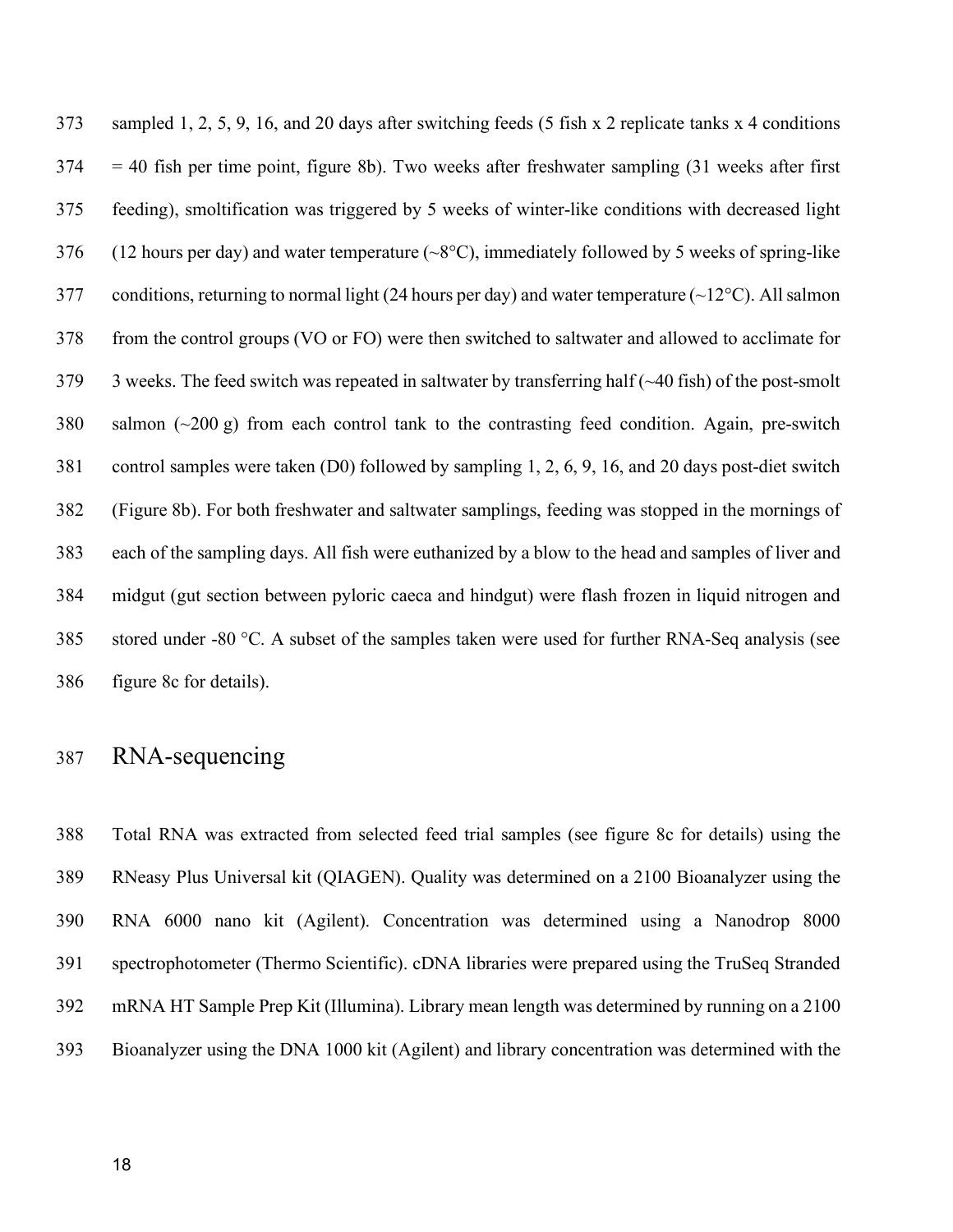sampled 1, 2, 5, 9, 16, and 20 days after switching feeds (5 fish x 2 replicate tanks x 4 conditions  $374 = 40$  fish per time point, figure 8b). Two weeks after freshwater sampling (31 weeks after first feeding), smoltification was triggered by 5 weeks of winter-like conditions with decreased light 376 (12 hours per day) and water temperature  $({\sim}8^{\circ}C)$ , immediately followed by 5 weeks of spring-like 377 conditions, returning to normal light (24 hours per day) and water temperature ( $\sim$ 12°C). All salmon from the control groups (VO or FO) were then switched to saltwater and allowed to acclimate for 3 weeks. The feed switch was repeated in saltwater by transferring half (~40 fish) of the post-smolt salmon (~200 g) from each control tank to the contrasting feed condition. Again, pre-switch control samples were taken (D0) followed by sampling 1, 2, 6, 9, 16, and 20 days post-diet switch (Figure 8b). For both freshwater and saltwater samplings, feeding was stopped in the mornings of each of the sampling days. All fish were euthanized by a blow to the head and samples of liver and midgut (gut section between pyloric caeca and hindgut) were flash frozen in liquid nitrogen and stored under -80 °C. A subset of the samples taken were used for further RNA-Seq analysis (see figure 8c for details).

#### RNA-sequencing

 Total RNA was extracted from selected feed trial samples (see figure 8c for details) using the RNeasy Plus Universal kit (QIAGEN). Quality was determined on a 2100 Bioanalyzer using the RNA 6000 nano kit (Agilent). Concentration was determined using a Nanodrop 8000 spectrophotometer (Thermo Scientific). cDNA libraries were prepared using the TruSeq Stranded mRNA HT Sample Prep Kit (Illumina). Library mean length was determined by running on a 2100 Bioanalyzer using the DNA 1000 kit (Agilent) and library concentration was determined with the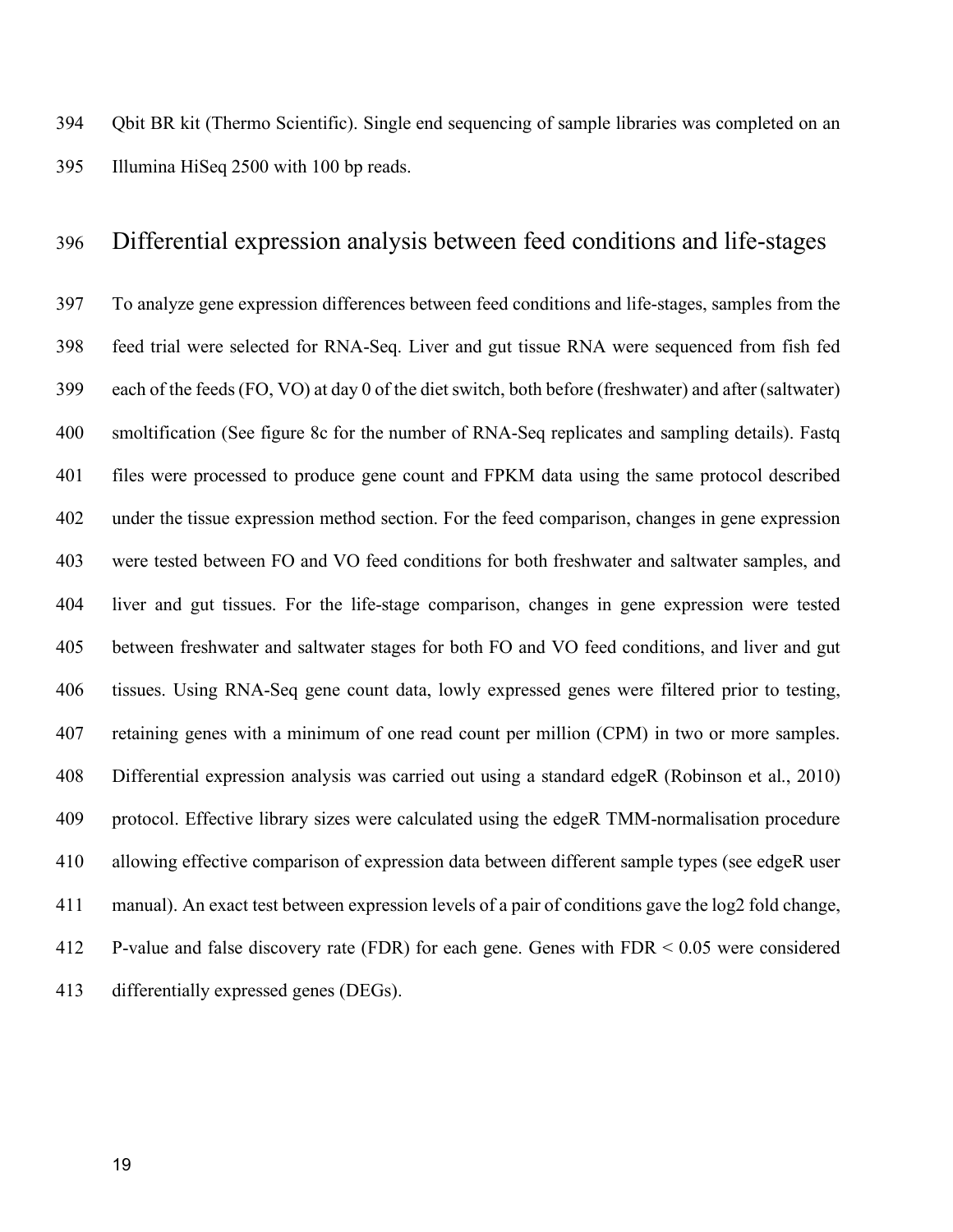Qbit BR kit (Thermo Scientific). Single end sequencing of sample libraries was completed on an Illumina HiSeq 2500 with 100 bp reads.

#### Differential expression analysis between feed conditions and life-stages

 To analyze gene expression differences between feed conditions and life-stages, samples from the feed trial were selected for RNA-Seq. Liver and gut tissue RNA were sequenced from fish fed each of the feeds (FO, VO) at day 0 of the diet switch, both before (freshwater) and after (saltwater) smoltification (See figure 8c for the number of RNA-Seq replicates and sampling details). Fastq files were processed to produce gene count and FPKM data using the same protocol described under the tissue expression method section. For the feed comparison, changes in gene expression were tested between FO and VO feed conditions for both freshwater and saltwater samples, and liver and gut tissues. For the life-stage comparison, changes in gene expression were tested between freshwater and saltwater stages for both FO and VO feed conditions, and liver and gut tissues. Using RNA-Seq gene count data, lowly expressed genes were filtered prior to testing, retaining genes with a minimum of one read count per million (CPM) in two or more samples. Differential expression analysis was carried out using a standard edgeR (Robinson et al., 2010) protocol. Effective library sizes were calculated using the edgeR TMM-normalisation procedure allowing effective comparison of expression data between different sample types (see edgeR user manual). An exact test between expression levels of a pair of conditions gave the log2 fold change, P-value and false discovery rate (FDR) for each gene. Genes with FDR < 0.05 were considered differentially expressed genes (DEGs).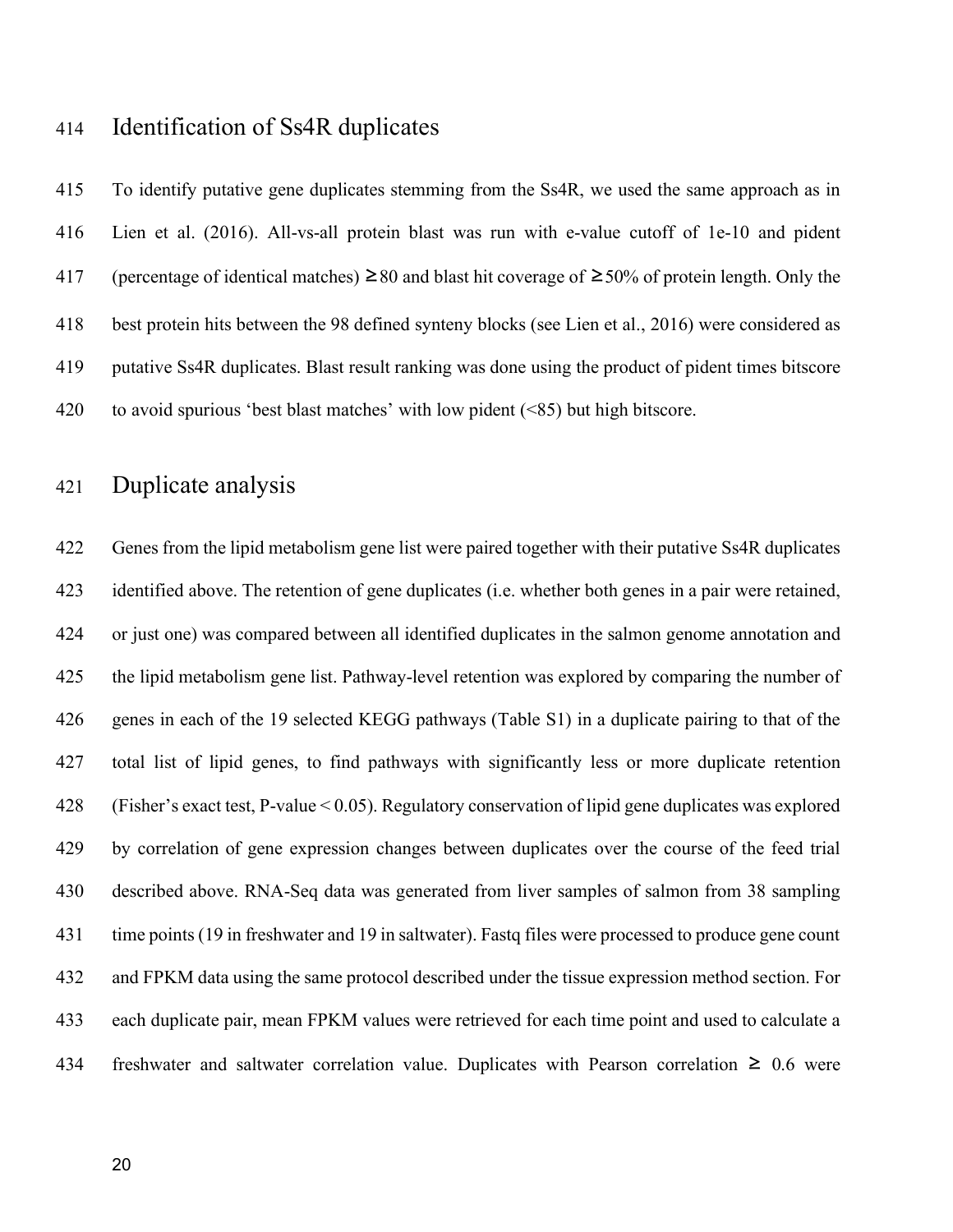#### Identification of Ss4R duplicates

 To identify putative gene duplicates stemming from the Ss4R, we used the same approach as in Lien et al. (2016). All-vs-all protein blast was run with e-value cutoff of 1e-10 and pident (percentage of identical matches) ≥80 and blast hit coverage of ≥50% of protein length. Only the best protein hits between the 98 defined synteny blocks (see Lien et al., 2016) were considered as putative Ss4R duplicates. Blast result ranking was done using the product of pident times bitscore to avoid spurious 'best blast matches' with low pident (<85) but high bitscore.

### Duplicate analysis

 Genes from the lipid metabolism gene list were paired together with their putative Ss4R duplicates identified above. The retention of gene duplicates (i.e. whether both genes in a pair were retained, or just one) was compared between all identified duplicates in the salmon genome annotation and the lipid metabolism gene list. Pathway-level retention was explored by comparing the number of genes in each of the 19 selected KEGG pathways (Table S1) in a duplicate pairing to that of the total list of lipid genes, to find pathways with significantly less or more duplicate retention (Fisher's exact test, P-value < 0.05). Regulatory conservation of lipid gene duplicates was explored by correlation of gene expression changes between duplicates over the course of the feed trial described above. RNA-Seq data was generated from liver samples of salmon from 38 sampling time points (19 in freshwater and 19 in saltwater). Fastq files were processed to produce gene count and FPKM data using the same protocol described under the tissue expression method section. For each duplicate pair, mean FPKM values were retrieved for each time point and used to calculate a 434 freshwater and saltwater correlation value. Duplicates with Pearson correlation  $\geq 0.6$  were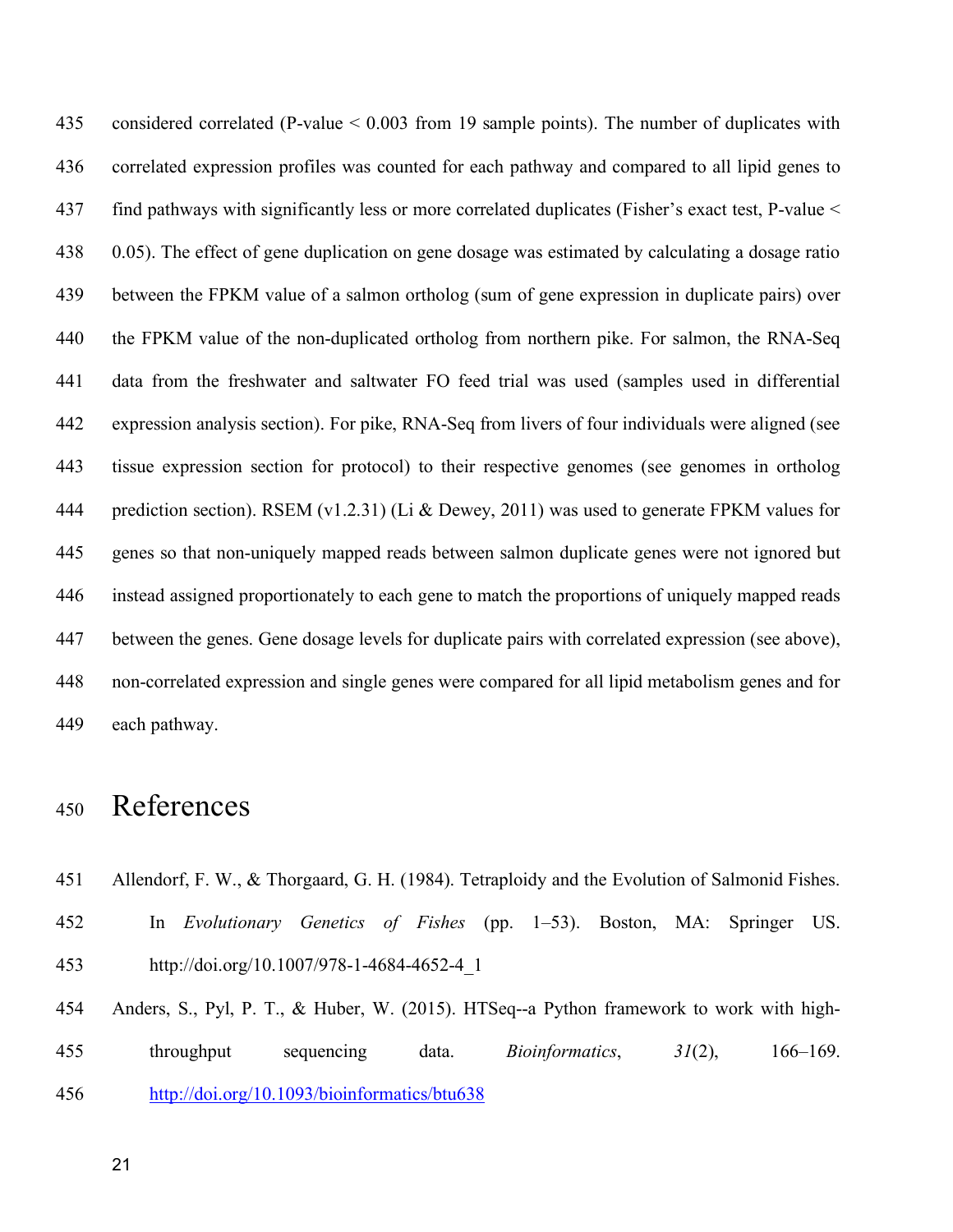considered correlated (P-value < 0.003 from 19 sample points). The number of duplicates with correlated expression profiles was counted for each pathway and compared to all lipid genes to find pathways with significantly less or more correlated duplicates (Fisher's exact test, P-value < 0.05). The effect of gene duplication on gene dosage was estimated by calculating a dosage ratio between the FPKM value of a salmon ortholog (sum of gene expression in duplicate pairs) over the FPKM value of the non-duplicated ortholog from northern pike. For salmon, the RNA-Seq data from the freshwater and saltwater FO feed trial was used (samples used in differential expression analysis section). For pike, RNA-Seq from livers of four individuals were aligned (see tissue expression section for protocol) to their respective genomes (see genomes in ortholog 444 prediction section). RSEM (v1.2.31) (Li & Dewey, 2011) was used to generate FPKM values for genes so that non-uniquely mapped reads between salmon duplicate genes were not ignored but instead assigned proportionately to each gene to match the proportions of uniquely mapped reads between the genes. Gene dosage levels for duplicate pairs with correlated expression (see above), non-correlated expression and single genes were compared for all lipid metabolism genes and for each pathway.

## References

- Allendorf, F. W., & Thorgaard, G. H. (1984). Tetraploidy and the Evolution of Salmonid Fishes.
- In *Evolutionary Genetics of Fishes* (pp. 1–53). Boston, MA: Springer US. http://doi.org/10.1007/978-1-4684-4652-4\_1
- Anders, S., Pyl, P. T., & Huber, W. (2015). HTSeq--a Python framework to work with high- throughput sequencing data. *Bioinformatics*, *31*(2), 166–169. http://doi.org/10.1093/bioinformatics/btu638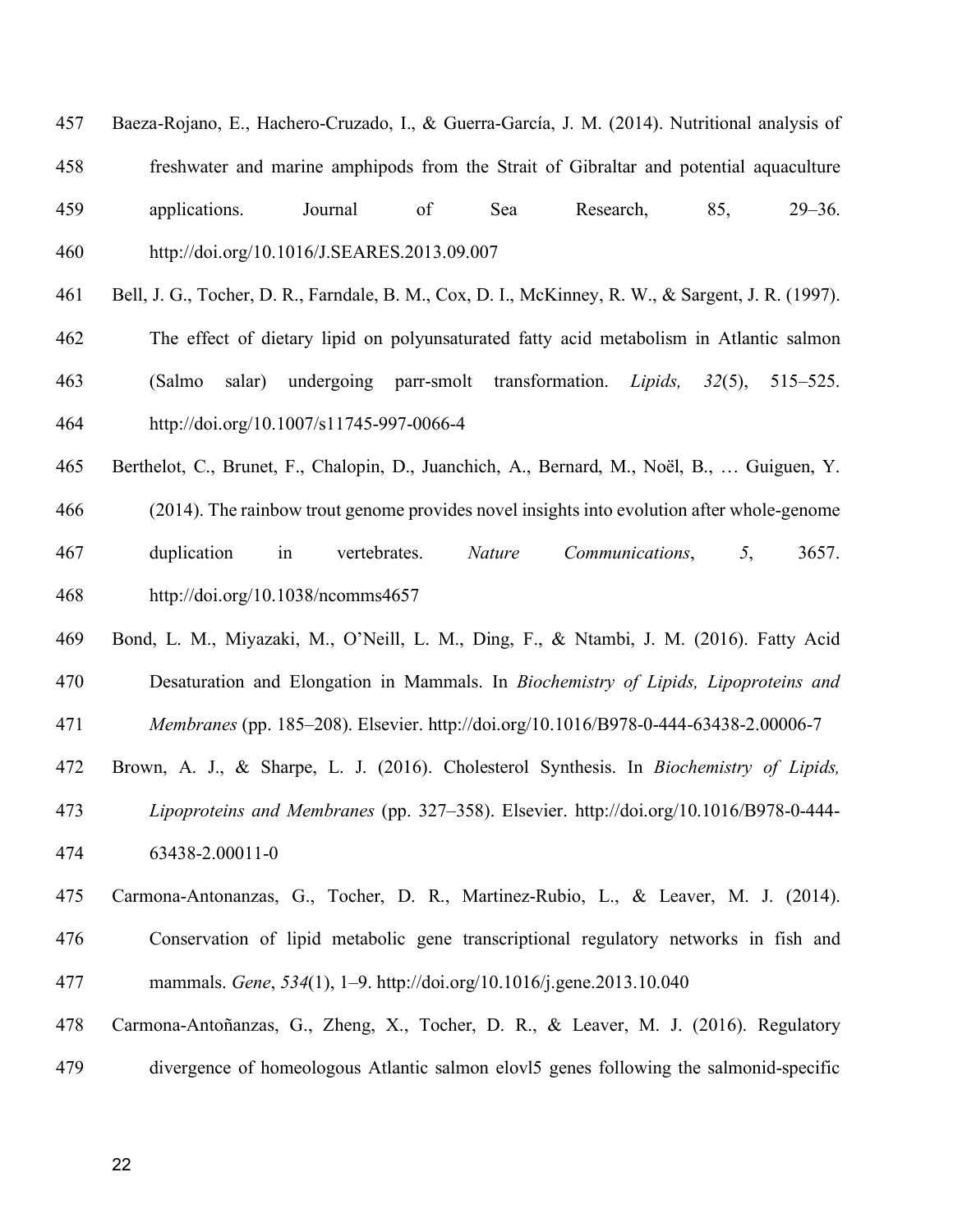- Baeza-Rojano, E., Hachero-Cruzado, I., & Guerra-García, J. M. (2014). Nutritional analysis of freshwater and marine amphipods from the Strait of Gibraltar and potential aquaculture applications. Journal of Sea Research, 85, 29–36. http://doi.org/10.1016/J.SEARES.2013.09.007
- Bell, J. G., Tocher, D. R., Farndale, B. M., Cox, D. I., McKinney, R. W., & Sargent, J. R. (1997).
- The effect of dietary lipid on polyunsaturated fatty acid metabolism in Atlantic salmon (Salmo salar) undergoing parr-smolt transformation. *Lipids, 32*(5), 515–525. http://doi.org/10.1007/s11745-997-0066-4
- Berthelot, C., Brunet, F., Chalopin, D., Juanchich, A., Bernard, M., Noël, B., … Guiguen, Y.
- (2014). The rainbow trout genome provides novel insights into evolution after whole-genome duplication in vertebrates. *Nature Communications*, *5*, 3657. http://doi.org/10.1038/ncomms4657
- Bond, L. M., Miyazaki, M., O'Neill, L. M., Ding, F., & Ntambi, J. M. (2016). Fatty Acid Desaturation and Elongation in Mammals. In *Biochemistry of Lipids, Lipoproteins and Membranes* (pp. 185–208). Elsevier. http://doi.org/10.1016/B978-0-444-63438-2.00006-7
- Brown, A. J., & Sharpe, L. J. (2016). Cholesterol Synthesis. In *Biochemistry of Lipids,*
- *Lipoproteins and Membranes* (pp. 327–358). Elsevier. http://doi.org/10.1016/B978-0-444- 63438-2.00011-0
- Carmona-Antonanzas, G., Tocher, D. R., Martinez-Rubio, L., & Leaver, M. J. (2014). Conservation of lipid metabolic gene transcriptional regulatory networks in fish and mammals. *Gene*, *534*(1), 1–9. http://doi.org/10.1016/j.gene.2013.10.040
- Carmona-Antoñanzas, G., Zheng, X., Tocher, D. R., & Leaver, M. J. (2016). Regulatory divergence of homeologous Atlantic salmon elovl5 genes following the salmonid-specific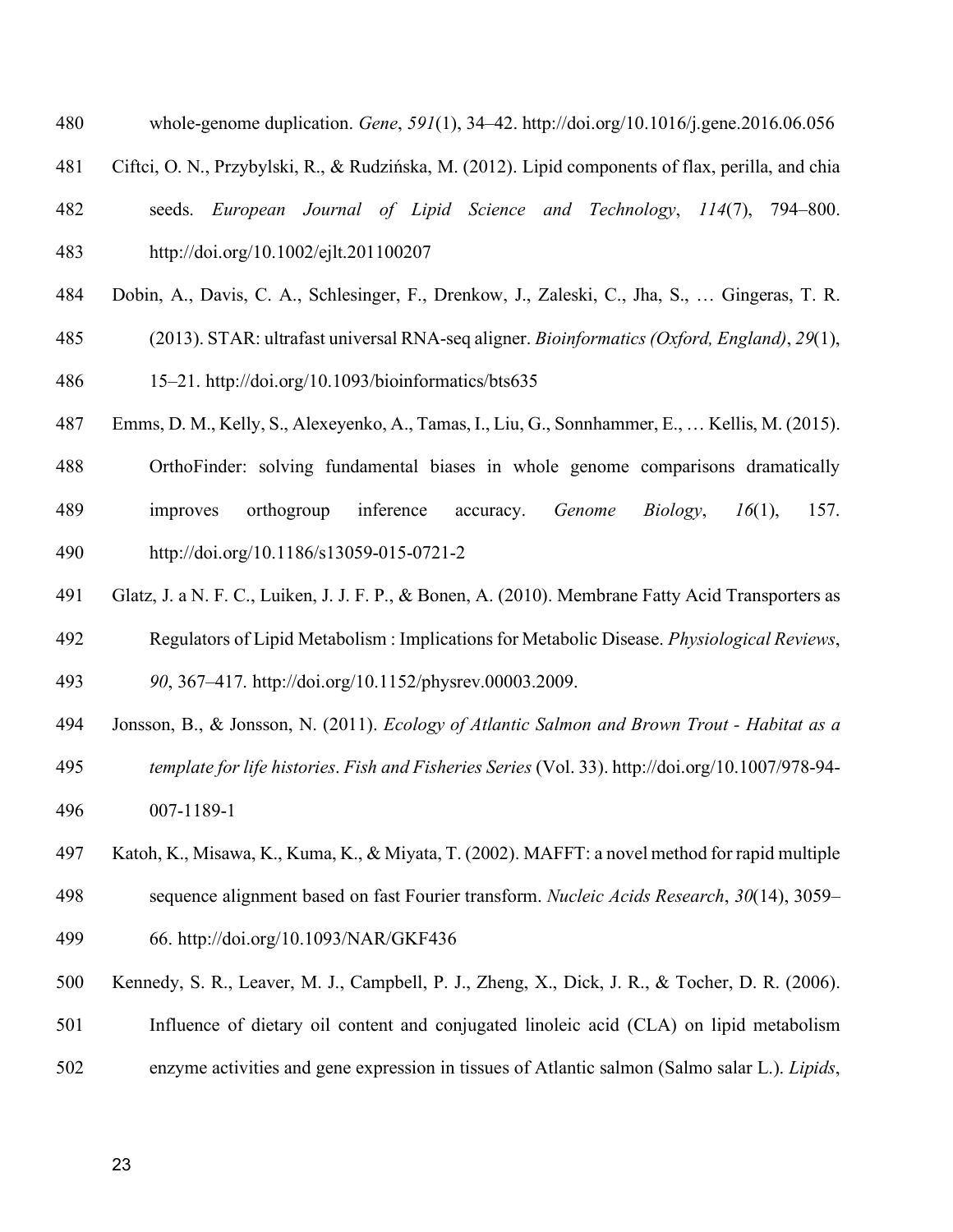- whole-genome duplication. *Gene*, *591*(1), 34–42. http://doi.org/10.1016/j.gene.2016.06.056
- Ciftci, O. N., Przybylski, R., & Rudzińska, M. (2012). Lipid components of flax, perilla, and chia
- seeds. *European Journal of Lipid Science and Technology*, *114*(7), 794–800. http://doi.org/10.1002/ejlt.201100207
- Dobin, A., Davis, C. A., Schlesinger, F., Drenkow, J., Zaleski, C., Jha, S., … Gingeras, T. R.
- (2013). STAR: ultrafast universal RNA-seq aligner. *Bioinformatics (Oxford, England)*, *29*(1),
- 15–21. http://doi.org/10.1093/bioinformatics/bts635
- Emms, D. M., Kelly, S., Alexeyenko, A., Tamas, I., Liu, G., Sonnhammer, E., … Kellis, M. (2015).
- OrthoFinder: solving fundamental biases in whole genome comparisons dramatically improves orthogroup inference accuracy. *Genome Biology*, *16*(1), 157. http://doi.org/10.1186/s13059-015-0721-2
- Glatz, J. a N. F. C., Luiken, J. J. F. P., & Bonen, A. (2010). Membrane Fatty Acid Transporters as
- Regulators of Lipid Metabolism : Implications for Metabolic Disease. *Physiological Reviews*, *90*, 367–417. http://doi.org/10.1152/physrev.00003.2009.
- Jonsson, B., & Jonsson, N. (2011). *Ecology of Atlantic Salmon and Brown Trout - Habitat as a template for life histories*. *Fish and Fisheries Series* (Vol. 33). http://doi.org/10.1007/978-94- 007-1189-1
- Katoh, K., Misawa, K., Kuma, K., & Miyata, T. (2002). MAFFT: a novel method for rapid multiple
- sequence alignment based on fast Fourier transform. *Nucleic Acids Research*, *30*(14), 3059–
- 66. http://doi.org/10.1093/NAR/GKF436
- Kennedy, S. R., Leaver, M. J., Campbell, P. J., Zheng, X., Dick, J. R., & Tocher, D. R. (2006).
- Influence of dietary oil content and conjugated linoleic acid (CLA) on lipid metabolism
- enzyme activities and gene expression in tissues of Atlantic salmon (Salmo salar L.). *Lipids*,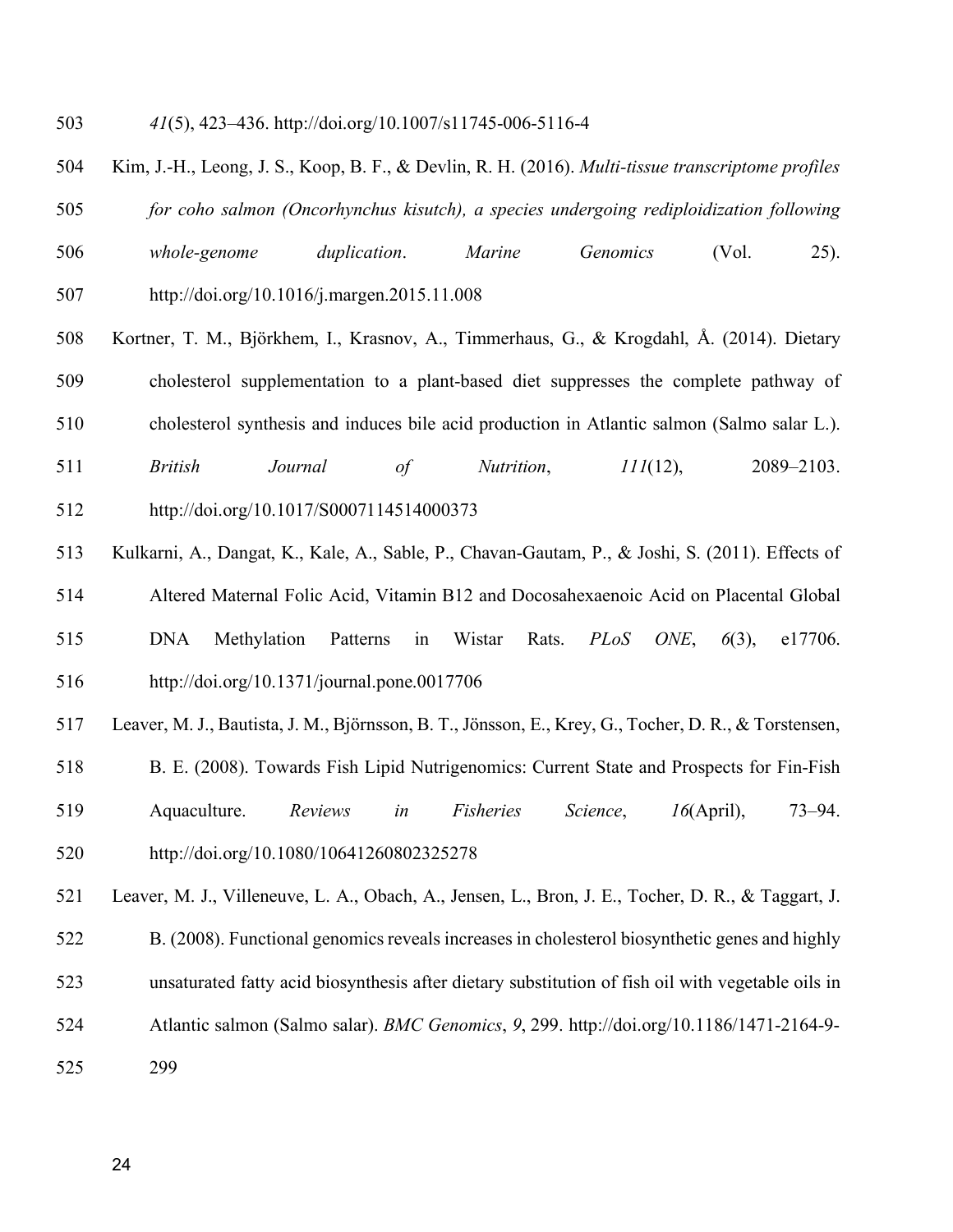*41*(5), 423–436. http://doi.org/10.1007/s11745-006-5116-4

- Kim, J.-H., Leong, J. S., Koop, B. F., & Devlin, R. H. (2016). *Multi-tissue transcriptome profiles for coho salmon (Oncorhynchus kisutch), a species undergoing rediploidization following whole-genome duplication*. *Marine Genomics* (Vol. 25). http://doi.org/10.1016/j.margen.2015.11.008
- Kortner, T. M., Björkhem, I., Krasnov, A., Timmerhaus, G., & Krogdahl, Å. (2014). Dietary cholesterol supplementation to a plant-based diet suppresses the complete pathway of
- cholesterol synthesis and induces bile acid production in Atlantic salmon (Salmo salar L.).
- *British Journal of Nutrition*, *111*(12), 2089–2103.
- http://doi.org/10.1017/S0007114514000373
- Kulkarni, A., Dangat, K., Kale, A., Sable, P., Chavan-Gautam, P., & Joshi, S. (2011). Effects of Altered Maternal Folic Acid, Vitamin B12 and Docosahexaenoic Acid on Placental Global DNA Methylation Patterns in Wistar Rats. *PLoS ONE*, *6*(3), e17706. http://doi.org/10.1371/journal.pone.0017706
- Leaver, M. J., Bautista, J. M., Björnsson, B. T., Jönsson, E., Krey, G., Tocher, D. R., & Torstensen,
- B. E. (2008). Towards Fish Lipid Nutrigenomics: Current State and Prospects for Fin-Fish
- Aquaculture. *Reviews in Fisheries Science*, *16*(April), 73–94. http://doi.org/10.1080/10641260802325278
- Leaver, M. J., Villeneuve, L. A., Obach, A., Jensen, L., Bron, J. E., Tocher, D. R., & Taggart, J. B. (2008). Functional genomics reveals increases in cholesterol biosynthetic genes and highly unsaturated fatty acid biosynthesis after dietary substitution of fish oil with vegetable oils in
- Atlantic salmon (Salmo salar). *BMC Genomics*, *9*, 299. http://doi.org/10.1186/1471-2164-9-
- 299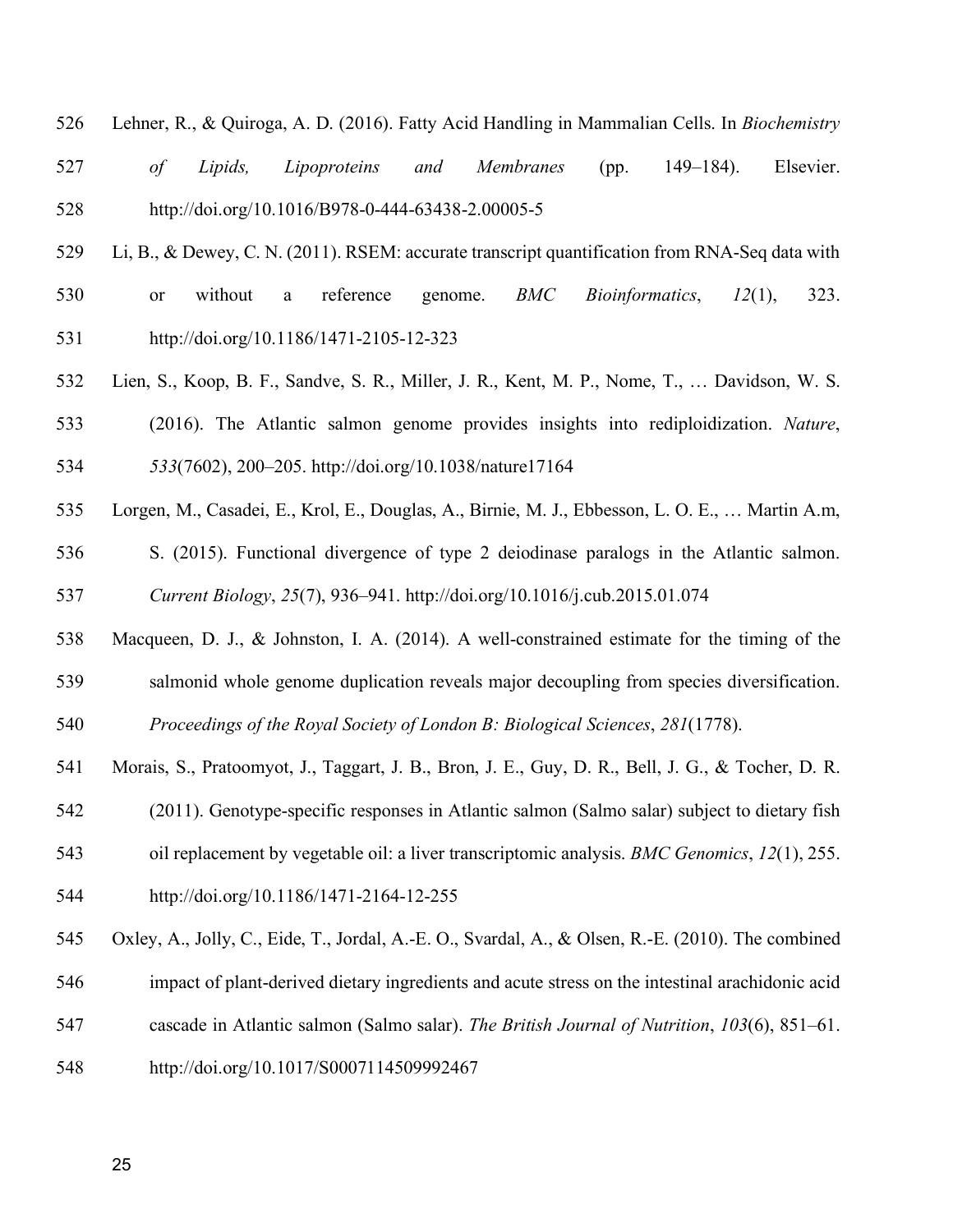- Lehner, R., & Quiroga, A. D. (2016). Fatty Acid Handling in Mammalian Cells. In *Biochemistry*
- *of Lipids, Lipoproteins and Membranes* (pp. 149–184). Elsevier. http://doi.org/10.1016/B978-0-444-63438-2.00005-5
- Li, B., & Dewey, C. N. (2011). RSEM: accurate transcript quantification from RNA-Seq data with
- or without a reference genome. *BMC Bioinformatics*, *12*(1), 323. http://doi.org/10.1186/1471-2105-12-323
- Lien, S., Koop, B. F., Sandve, S. R., Miller, J. R., Kent, M. P., Nome, T., … Davidson, W. S. (2016). The Atlantic salmon genome provides insights into rediploidization. *Nature*, *533*(7602), 200–205. http://doi.org/10.1038/nature17164
- Lorgen, M., Casadei, E., Krol, E., Douglas, A., Birnie, M. J., Ebbesson, L. O. E., … Martin A.m,
- S. (2015). Functional divergence of type 2 deiodinase paralogs in the Atlantic salmon. *Current Biology*, *25*(7), 936–941. http://doi.org/10.1016/j.cub.2015.01.074
- Macqueen, D. J., & Johnston, I. A. (2014). A well-constrained estimate for the timing of the salmonid whole genome duplication reveals major decoupling from species diversification.
- *Proceedings of the Royal Society of London B: Biological Sciences*, *281*(1778).
- Morais, S., Pratoomyot, J., Taggart, J. B., Bron, J. E., Guy, D. R., Bell, J. G., & Tocher, D. R.
- (2011). Genotype-specific responses in Atlantic salmon (Salmo salar) subject to dietary fish
- oil replacement by vegetable oil: a liver transcriptomic analysis. *BMC Genomics*, *12*(1), 255.
- http://doi.org/10.1186/1471-2164-12-255
- Oxley, A., Jolly, C., Eide, T., Jordal, A.-E. O., Svardal, A., & Olsen, R.-E. (2010). The combined
- impact of plant-derived dietary ingredients and acute stress on the intestinal arachidonic acid
- cascade in Atlantic salmon (Salmo salar). *The British Journal of Nutrition*, *103*(6), 851–61.
- http://doi.org/10.1017/S0007114509992467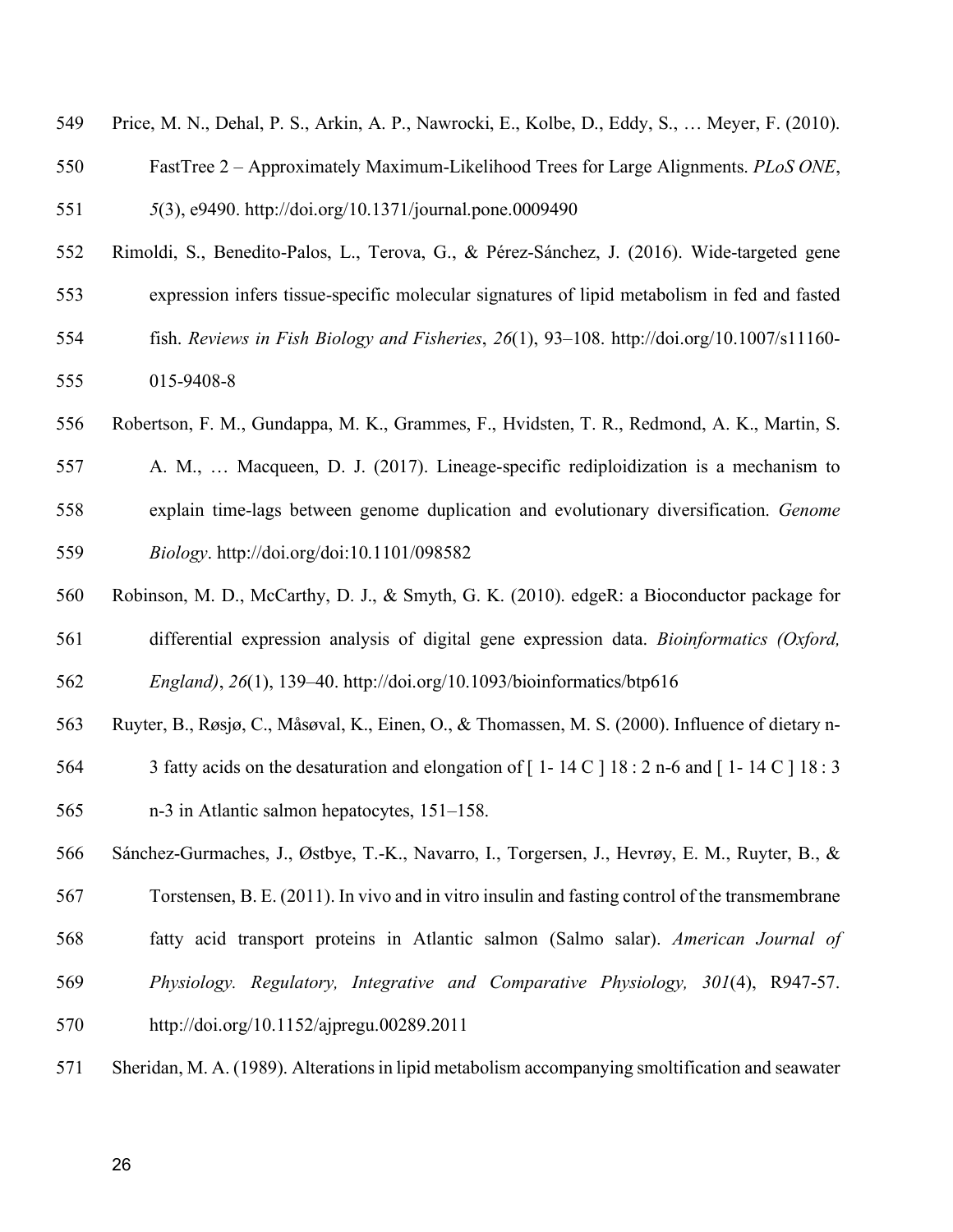- Price, M. N., Dehal, P. S., Arkin, A. P., Nawrocki, E., Kolbe, D., Eddy, S., … Meyer, F. (2010).
- FastTree 2 Approximately Maximum-Likelihood Trees for Large Alignments. *PLoS ONE*,

*5*(3), e9490. http://doi.org/10.1371/journal.pone.0009490

- Rimoldi, S., Benedito-Palos, L., Terova, G., & Pérez-Sánchez, J. (2016). Wide-targeted gene
- expression infers tissue-specific molecular signatures of lipid metabolism in fed and fasted
- fish. *Reviews in Fish Biology and Fisheries*, *26*(1), 93–108. http://doi.org/10.1007/s11160- 015-9408-8
- Robertson, F. M., Gundappa, M. K., Grammes, F., Hvidsten, T. R., Redmond, A. K., Martin, S.
- A. M., … Macqueen, D. J. (2017). Lineage-specific rediploidization is a mechanism to explain time-lags between genome duplication and evolutionary diversification. *Genome Biology*. http://doi.org/doi:10.1101/098582
- Robinson, M. D., McCarthy, D. J., & Smyth, G. K. (2010). edgeR: a Bioconductor package for differential expression analysis of digital gene expression data. *Bioinformatics (Oxford, England)*, *26*(1), 139–40. http://doi.org/10.1093/bioinformatics/btp616
- Ruyter, B., Røsjø, C., Måsøval, K., Einen, O., & Thomassen, M. S. (2000). Influence of dietary n-
- 3 fatty acids on the desaturation and elongation of [ 1- 14 C ] 18 : 2 n-6 and [ 1- 14 C ] 18 : 3 n-3 in Atlantic salmon hepatocytes, 151–158.
- Sánchez-Gurmaches, J., Østbye, T.-K., Navarro, I., Torgersen, J., Hevrøy, E. M., Ruyter, B., &
- Torstensen, B. E. (2011). In vivo and in vitro insulin and fasting control of the transmembrane
- fatty acid transport proteins in Atlantic salmon (Salmo salar). *American Journal of*
- *Physiology. Regulatory, Integrative and Comparative Physiology, 301*(4), R947-57.
- http://doi.org/10.1152/ajpregu.00289.2011
- Sheridan, M. A. (1989). Alterations in lipid metabolism accompanying smoltification and seawater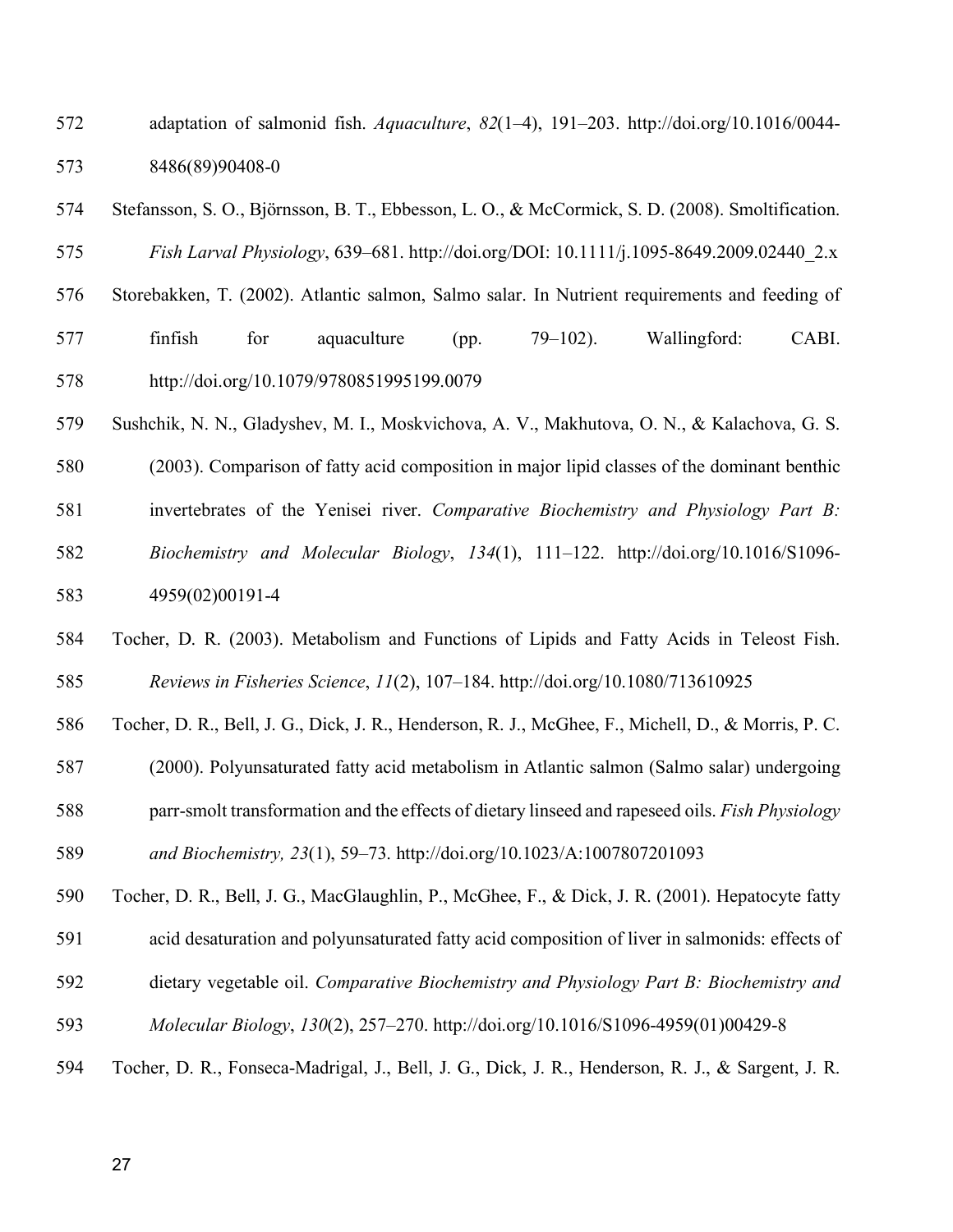- adaptation of salmonid fish. *Aquaculture*, *82*(1–4), 191–203. http://doi.org/10.1016/0044- 8486(89)90408-0
- Stefansson, S. O., Björnsson, B. T., Ebbesson, L. O., & McCormick, S. D. (2008). Smoltification. *Fish Larval Physiology*, 639–681. http://doi.org/DOI: 10.1111/j.1095-8649.2009.02440\_2.x
- Storebakken, T. (2002). Atlantic salmon, Salmo salar. In Nutrient requirements and feeding of finfish for aquaculture (pp. 79–102). Wallingford: CABI.

http://doi.org/10.1079/9780851995199.0079

- Sushchik, N. N., Gladyshev, M. I., Moskvichova, A. V., Makhutova, O. N., & Kalachova, G. S.
- (2003). Comparison of fatty acid composition in major lipid classes of the dominant benthic
- invertebrates of the Yenisei river. *Comparative Biochemistry and Physiology Part B:*
- *Biochemistry and Molecular Biology*, *134*(1), 111–122. http://doi.org/10.1016/S1096- 4959(02)00191-4
- Tocher, D. R. (2003). Metabolism and Functions of Lipids and Fatty Acids in Teleost Fish. *Reviews in Fisheries Science*, *11*(2), 107–184. http://doi.org/10.1080/713610925
- Tocher, D. R., Bell, J. G., Dick, J. R., Henderson, R. J., McGhee, F., Michell, D., & Morris, P. C.
- (2000). Polyunsaturated fatty acid metabolism in Atlantic salmon (Salmo salar) undergoing
- parr-smolt transformation and the effects of dietary linseed and rapeseed oils. *Fish Physiology*

*and Biochemistry, 23*(1), 59–73. http://doi.org/10.1023/A:1007807201093

- Tocher, D. R., Bell, J. G., MacGlaughlin, P., McGhee, F., & Dick, J. R. (2001). Hepatocyte fatty
- acid desaturation and polyunsaturated fatty acid composition of liver in salmonids: effects of
- dietary vegetable oil. *Comparative Biochemistry and Physiology Part B: Biochemistry and*
- *Molecular Biology*, *130*(2), 257–270. http://doi.org/10.1016/S1096-4959(01)00429-8
- Tocher, D. R., Fonseca-Madrigal, J., Bell, J. G., Dick, J. R., Henderson, R. J., & Sargent, J. R.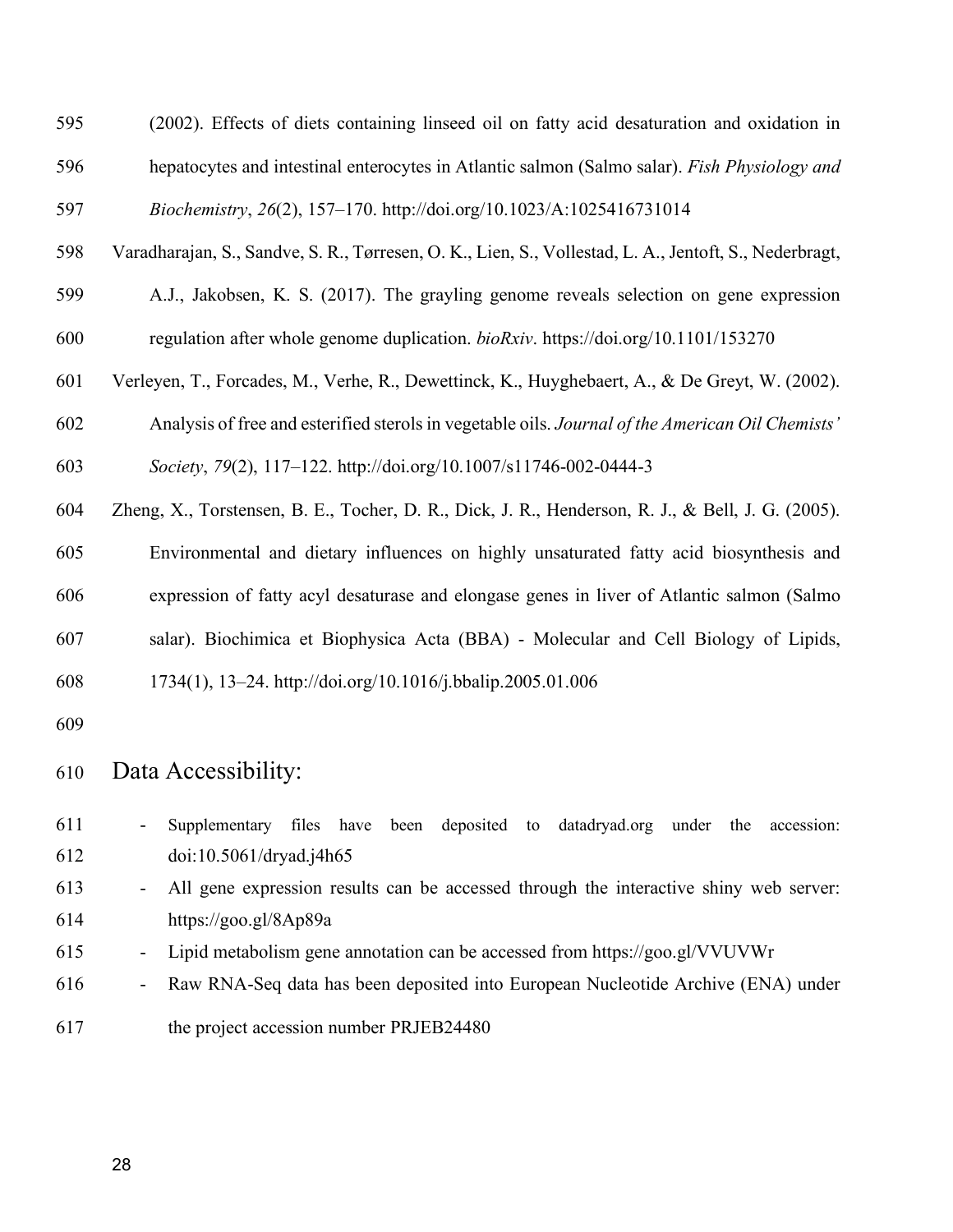- (2002). Effects of diets containing linseed oil on fatty acid desaturation and oxidation in hepatocytes and intestinal enterocytes in Atlantic salmon (Salmo salar). *Fish Physiology and Biochemistry*, *26*(2), 157–170. http://doi.org/10.1023/A:1025416731014
- Varadharajan, S., Sandve, S. R., Tørresen, O. K., Lien, S., Vollestad, L. A., Jentoft, S., Nederbragt,
- A.J., Jakobsen, K. S. (2017). The grayling genome reveals selection on gene expression regulation after whole genome duplication. *bioRxiv*. https://doi.org/10.1101/153270
- Verleyen, T., Forcades, M., Verhe, R., Dewettinck, K., Huyghebaert, A., & De Greyt, W. (2002).
- Analysis of free and esterified sterols in vegetable oils. *Journal of the American Oil Chemists'*
- *Society*, *79*(2), 117–122. http://doi.org/10.1007/s11746-002-0444-3
- Zheng, X., Torstensen, B. E., Tocher, D. R., Dick, J. R., Henderson, R. J., & Bell, J. G. (2005).
- Environmental and dietary influences on highly unsaturated fatty acid biosynthesis and expression of fatty acyl desaturase and elongase genes in liver of Atlantic salmon (Salmo
- salar). Biochimica et Biophysica Acta (BBA) Molecular and Cell Biology of Lipids,
- 1734(1), 13–24. http://doi.org/10.1016/j.bbalip.2005.01.006
- 

#### Data Accessibility:

- Supplementary files have been deposited to datadryad.org under the accession: doi:10.5061/dryad.j4h65
- All gene expression results can be accessed through the interactive shiny web server: https://goo.gl/8Ap89a
- Lipid metabolism gene annotation can be accessed from https://goo.gl/VVUVWr
- Raw RNA-Seq data has been deposited into European Nucleotide Archive (ENA) under
- the project accession number PRJEB24480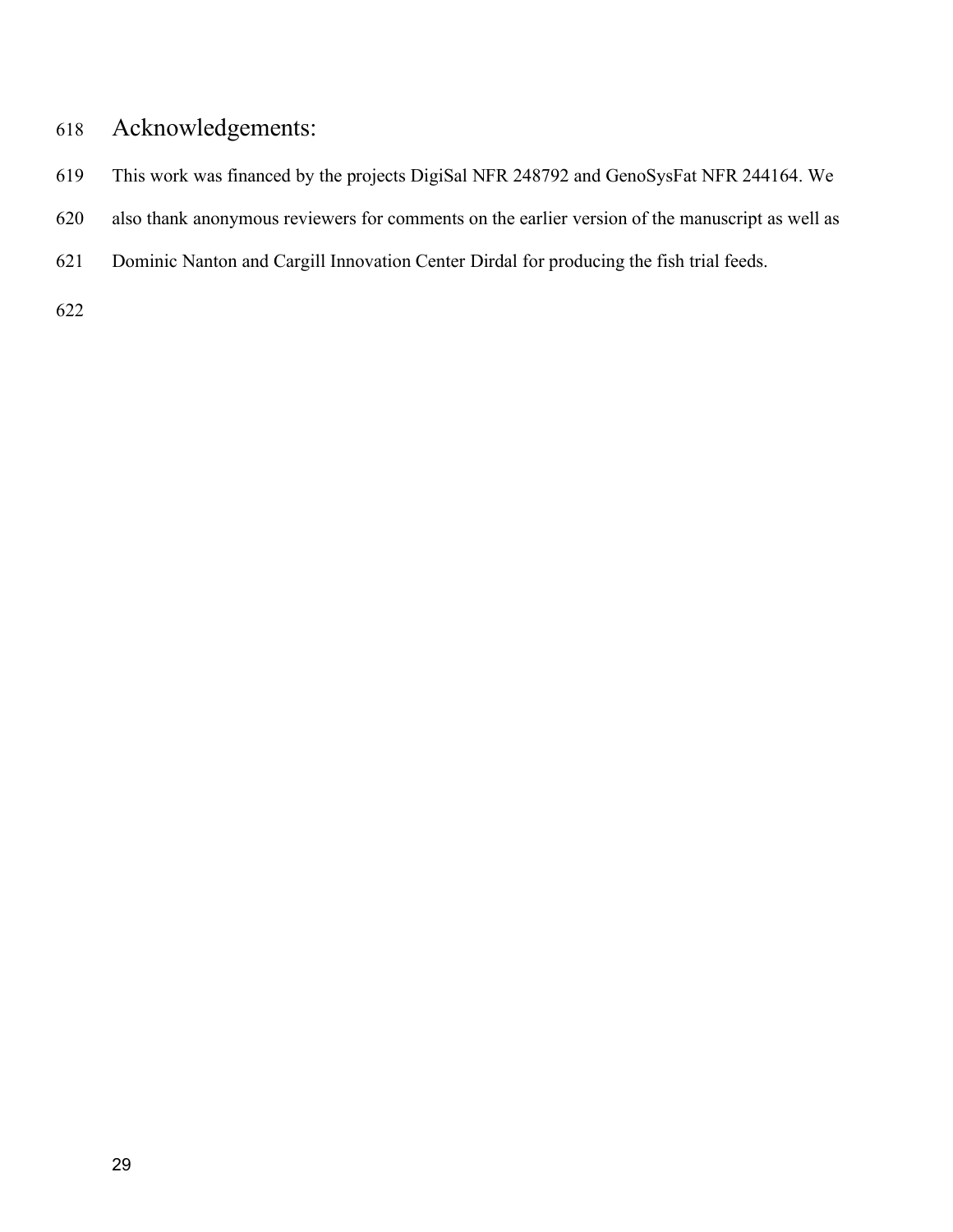## Acknowledgements:

- This work was financed by the projects DigiSal NFR 248792 and GenoSysFat NFR 244164. We
- also thank anonymous reviewers for comments on the earlier version of the manuscript as well as
- Dominic Nanton and Cargill Innovation Center Dirdal for producing the fish trial feeds.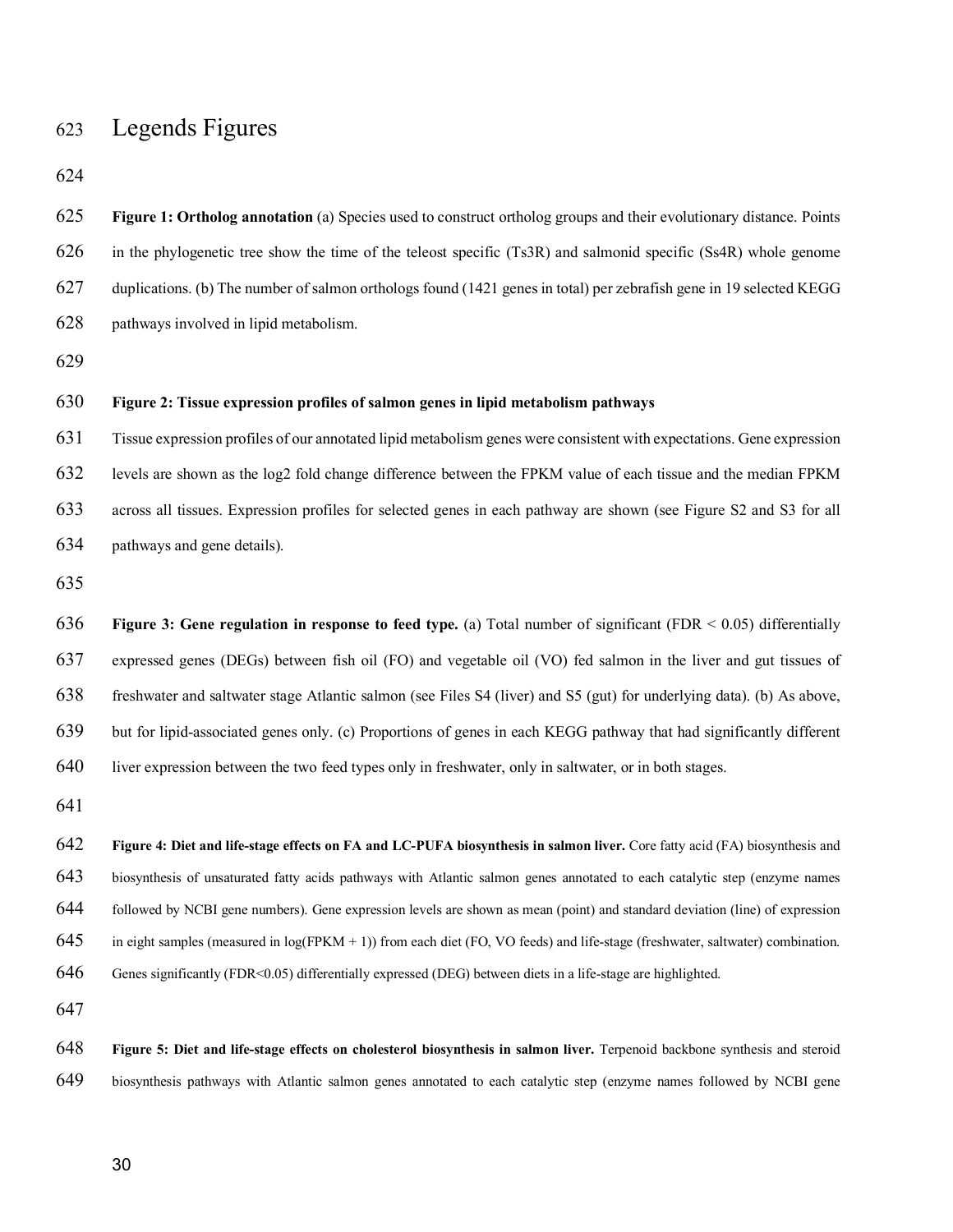# Legends Figures

| 625 | Figure 1: Ortholog annotation (a) Species used to construct ortholog groups and their evolutionary distance. Points               |
|-----|-----------------------------------------------------------------------------------------------------------------------------------|
| 626 | in the phylogenetic tree show the time of the teleost specific (Ts3R) and salmonid specific (Ss4R) whole genome                   |
| 627 | duplications. (b) The number of salmon orthologs found (1421 genes in total) per zebrafish gene in 19 selected KEGG               |
| 628 | pathways involved in lipid metabolism.                                                                                            |
| 629 |                                                                                                                                   |
| 630 | Figure 2: Tissue expression profiles of salmon genes in lipid metabolism pathways                                                 |
| 631 | Tissue expression profiles of our annotated lipid metabolism genes were consistent with expectations. Gene expression             |
| 632 | levels are shown as the log2 fold change difference between the FPKM value of each tissue and the median FPKM                     |
| 633 | across all tissues. Expression profiles for selected genes in each pathway are shown (see Figure S2 and S3 for all                |
| 634 | pathways and gene details).                                                                                                       |
| 635 |                                                                                                                                   |
| 636 | Figure 3: Gene regulation in response to feed type. (a) Total number of significant (FDR $< 0.05$ ) differentially                |
| 637 | expressed genes (DEGs) between fish oil (FO) and vegetable oil (VO) fed salmon in the liver and gut tissues of                    |
| 638 | freshwater and saltwater stage Atlantic salmon (see Files S4 (liver) and S5 (gut) for underlying data). (b) As above,             |
| 639 | but for lipid-associated genes only. (c) Proportions of genes in each KEGG pathway that had significantly different               |
| 640 | liver expression between the two feed types only in freshwater, only in saltwater, or in both stages.                             |
| 641 |                                                                                                                                   |
| 642 | Figure 4: Diet and life-stage effects on FA and LC-PUFA biosynthesis in salmon liver. Core fatty acid (FA) biosynthesis and       |
| 643 | biosynthesis of unsaturated fatty acids pathways with Atlantic salmon genes annotated to each catalytic step (enzyme names        |
| 644 | followed by NCBI gene numbers). Gene expression levels are shown as mean (point) and standard deviation (line) of expression      |
| 645 | in eight samples (measured in $log(FPKM + 1)$ ) from each diet (FO, VO feeds) and life-stage (freshwater, saltwater) combination. |
| 646 | Genes significantly (FDR<0.05) differentially expressed (DEG) between diets in a life-stage are highlighted.                      |
| 647 |                                                                                                                                   |
| 648 | Figure 5: Diet and life-stage effects on cholesterol biosynthesis in salmon liver. Terpenoid backbone synthesis and steroid       |

biosynthesis pathways with Atlantic salmon genes annotated to each catalytic step (enzyme names followed by NCBI gene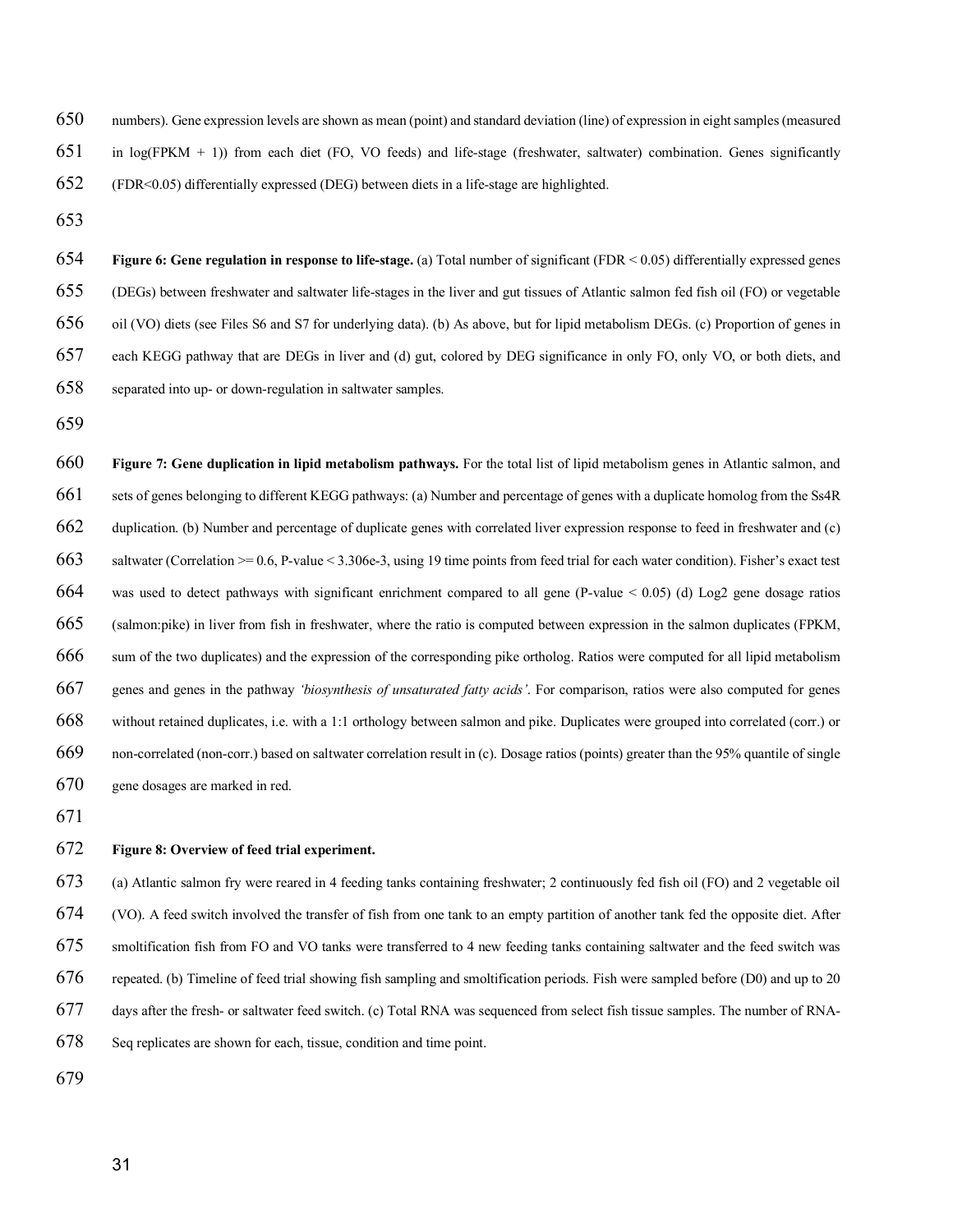numbers). Gene expression levels are shown as mean (point) and standard deviation (line) of expression in eight samples (measured in log(FPKM + 1)) from each diet (FO, VO feeds) and life-stage (freshwater, saltwater) combination. Genes significantly (FDR<0.05) differentially expressed (DEG) between diets in a life-stage are highlighted.

 **Figure 6: Gene regulation in response to life-stage.** (a) Total number of significant (FDR < 0.05) differentially expressed genes (DEGs) between freshwater and saltwater life-stages in the liver and gut tissues of Atlantic salmon fed fish oil (FO) or vegetable oil (VO) diets (see Files S6 and S7 for underlying data). (b) As above, but for lipid metabolism DEGs. (c) Proportion of genes in each KEGG pathway that are DEGs in liver and (d) gut, colored by DEG significance in only FO, only VO, or both diets, and separated into up- or down-regulation in saltwater samples.

 **Figure 7: Gene duplication in lipid metabolism pathways.** For the total list of lipid metabolism genes in Atlantic salmon, and sets of genes belonging to different KEGG pathways: (a) Number and percentage of genes with a duplicate homolog from the Ss4R duplication. (b) Number and percentage of duplicate genes with correlated liver expression response to feed in freshwater and (c) saltwater (Correlation >= 0.6, P-value < 3.306e-3, using 19 time points from feed trial for each water condition). Fisher's exact test 664 was used to detect pathways with significant enrichment compared to all gene (P-value  $\lt 0.05$ ) (d) Log2 gene dosage ratios (salmon:pike) in liver from fish in freshwater, where the ratio is computed between expression in the salmon duplicates (FPKM, sum of the two duplicates) and the expression of the corresponding pike ortholog. Ratios were computed for all lipid metabolism genes and genes in the pathway *'biosynthesis of unsaturated fatty acids'*. For comparison, ratios were also computed for genes without retained duplicates, i.e. with a 1:1 orthology between salmon and pike. Duplicates were grouped into correlated (corr.) or non-correlated (non-corr.) based on saltwater correlation result in (c). Dosage ratios (points) greater than the 95% quantile of single gene dosages are marked in red.

#### **Figure 8: Overview of feed trial experiment.**

 (a) Atlantic salmon fry were reared in 4 feeding tanks containing freshwater; 2 continuously fed fish oil (FO) and 2 vegetable oil (VO). A feed switch involved the transfer of fish from one tank to an empty partition of another tank fed the opposite diet. After smoltification fish from FO and VO tanks were transferred to 4 new feeding tanks containing saltwater and the feed switch was repeated. (b) Timeline of feed trial showing fish sampling and smoltification periods. Fish were sampled before (D0) and up to 20 days after the fresh- or saltwater feed switch. (c) Total RNA was sequenced from select fish tissue samples. The number of RNA-Seq replicates are shown for each, tissue, condition and time point.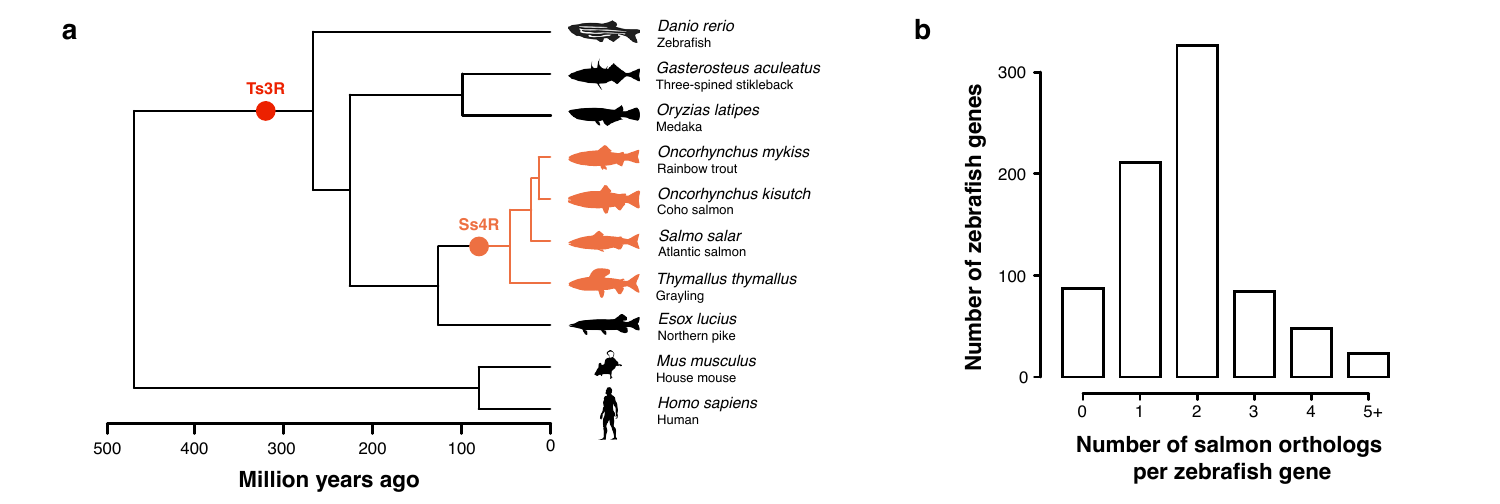



**b**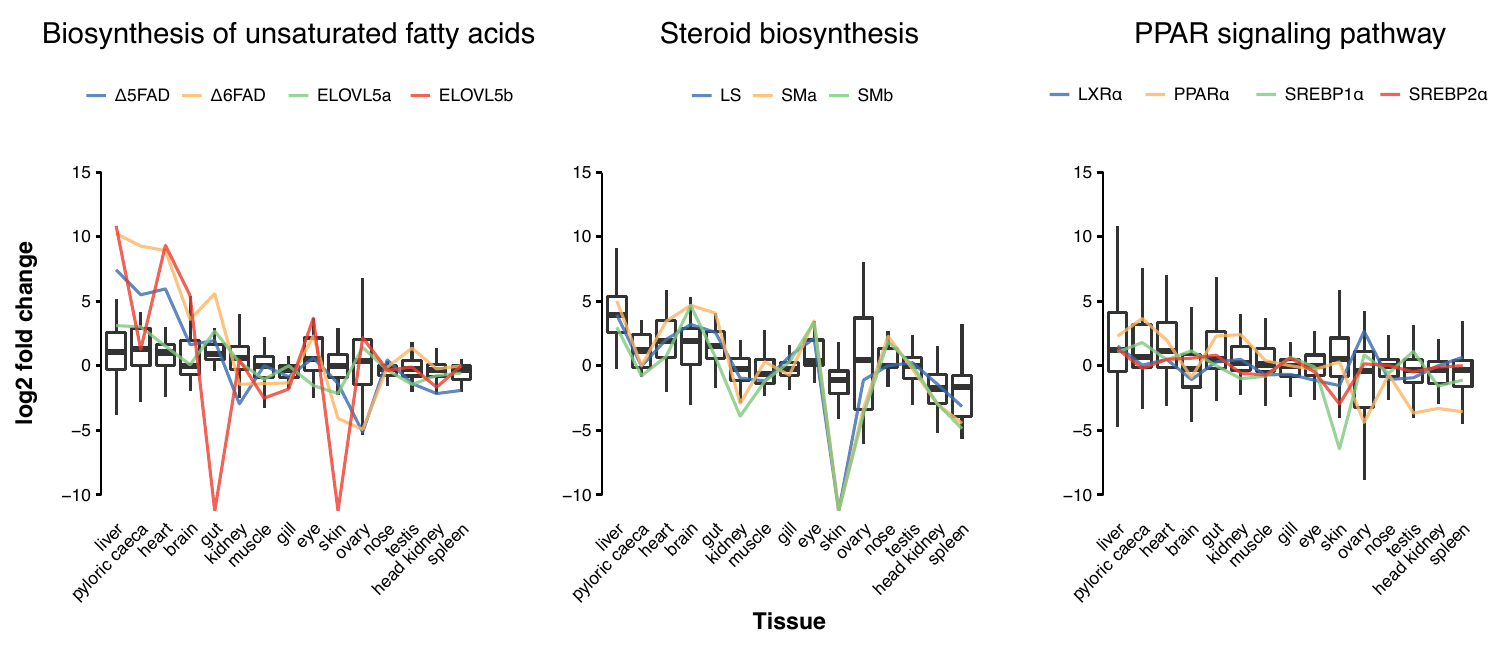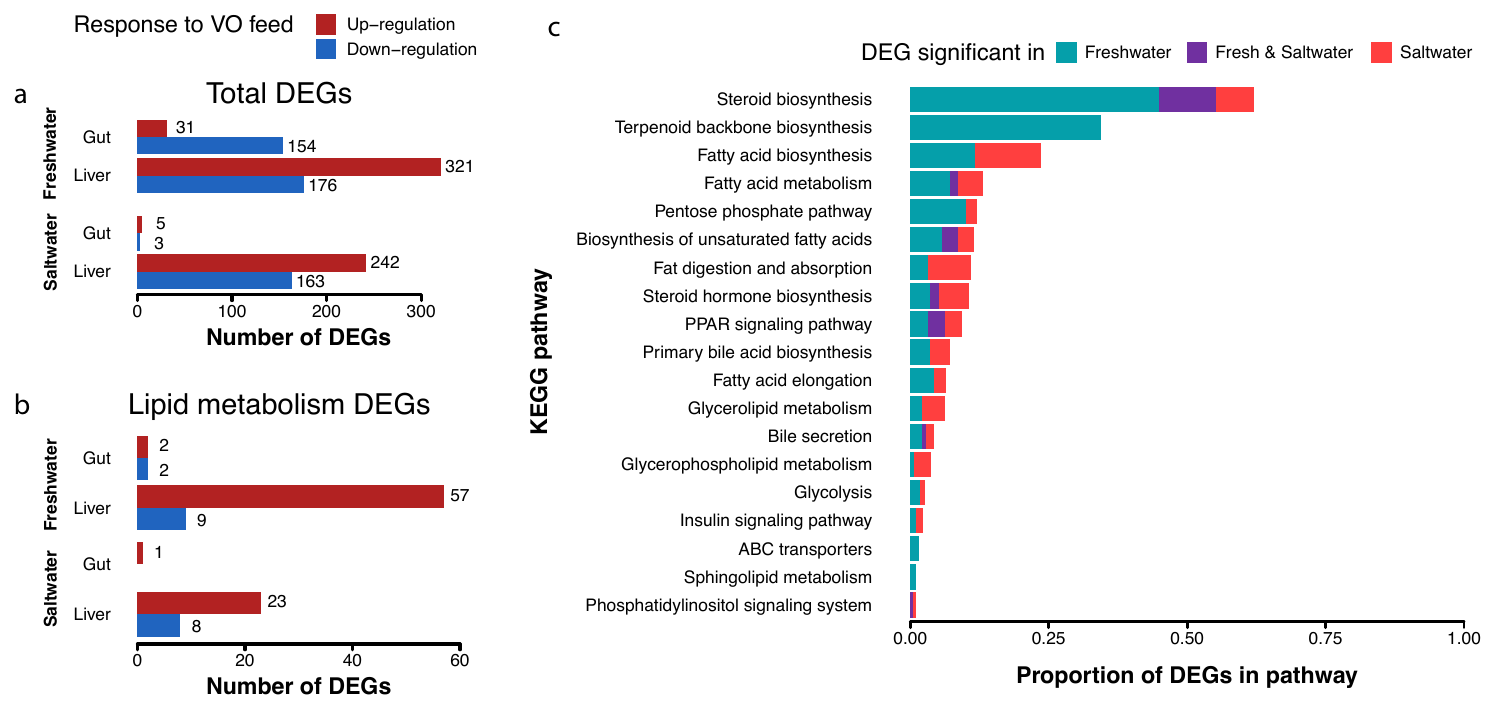

**Number of DEGs**

**Proportion of DEGs in pathway**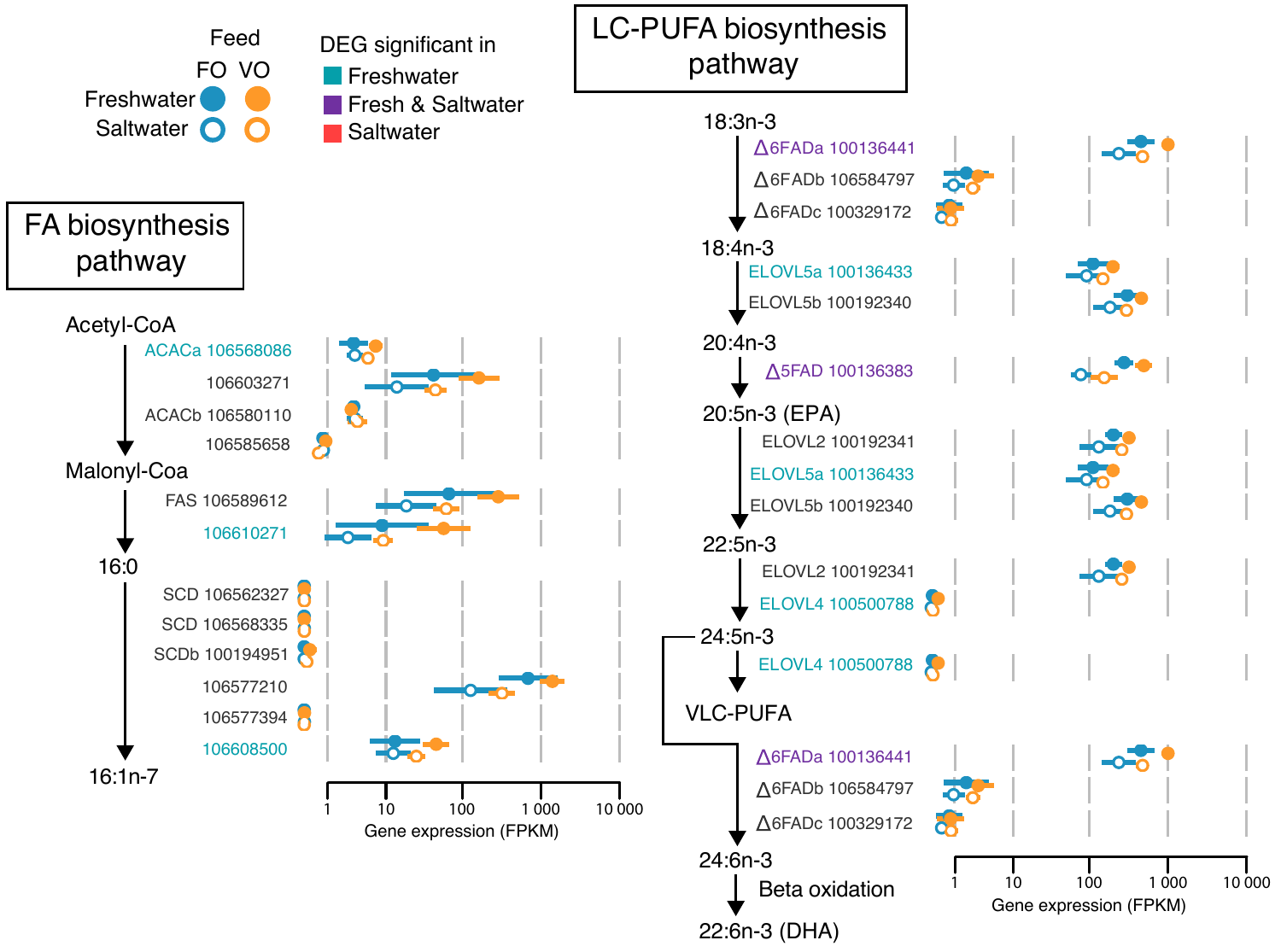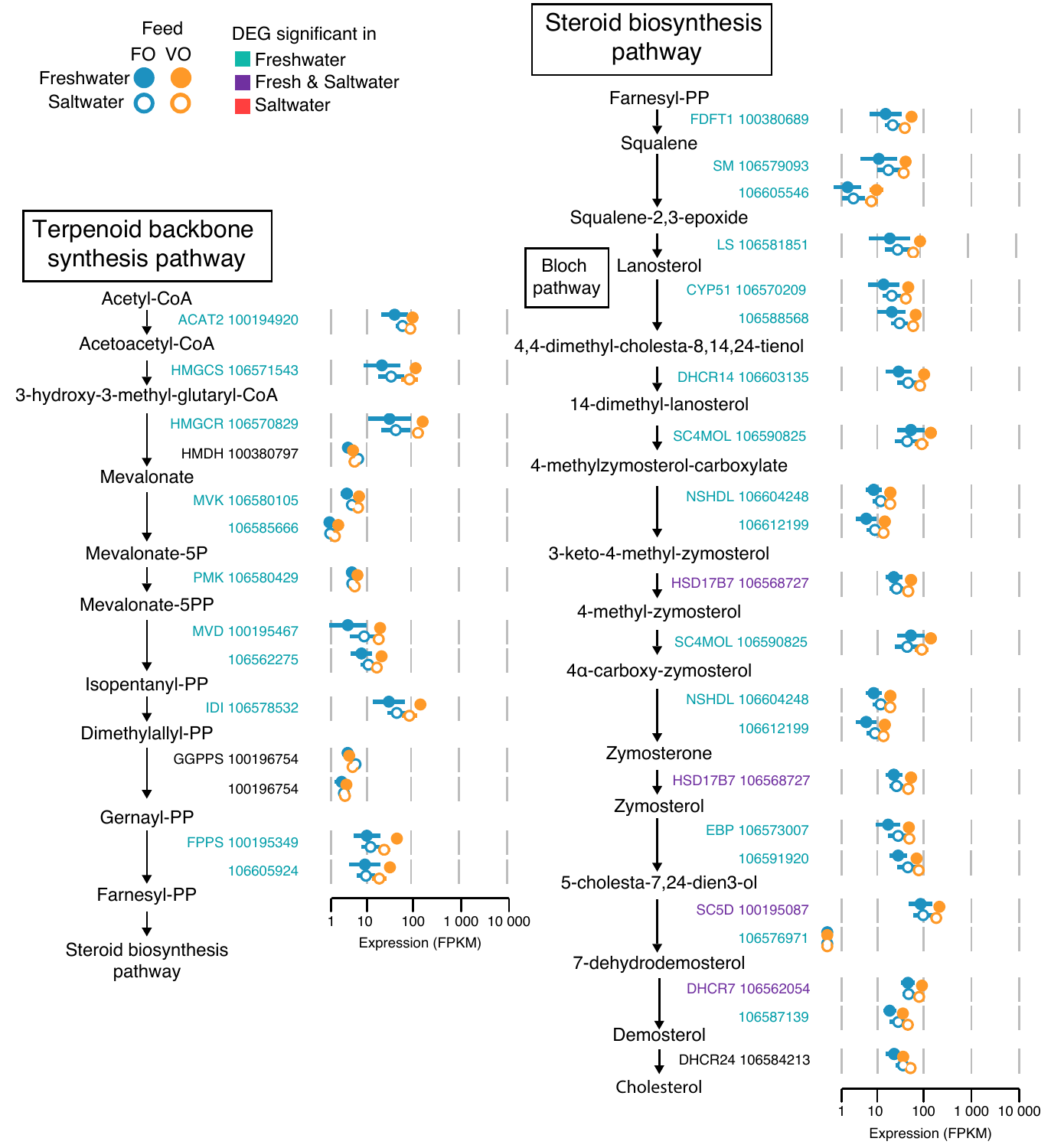

Expression (FPKM)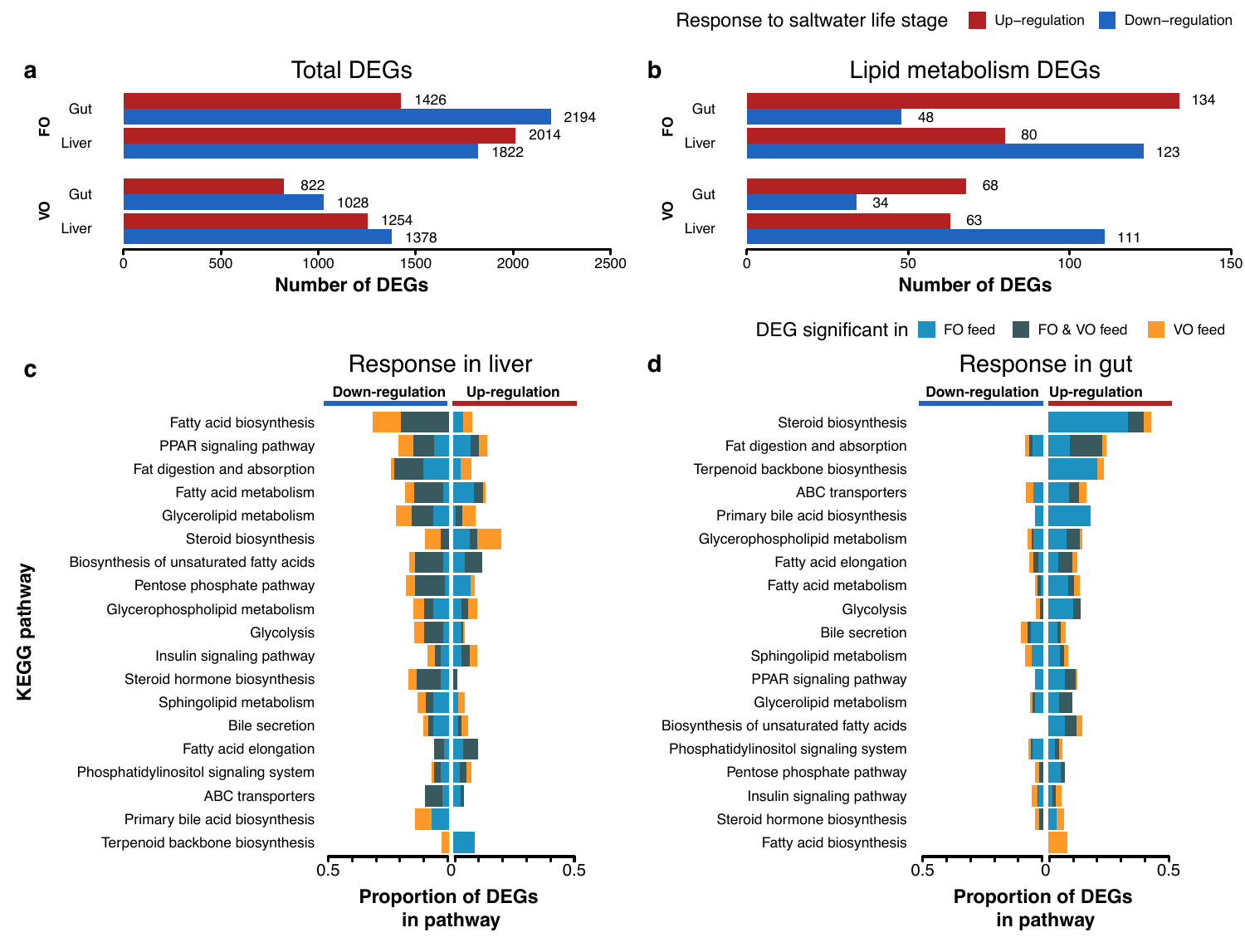Response to saltwater life stage Up−regulation Down-regulation

111

123

134



**in pathway**

**Number of DEGs** DEG significant in FO feed FO & VO feed VO feed **Down-regulation Up-regulation** Response in gut

80

**Proportion of DEGs in pathway**

**KEGG** pathway **KEGG pathway**

**FO**

**VO**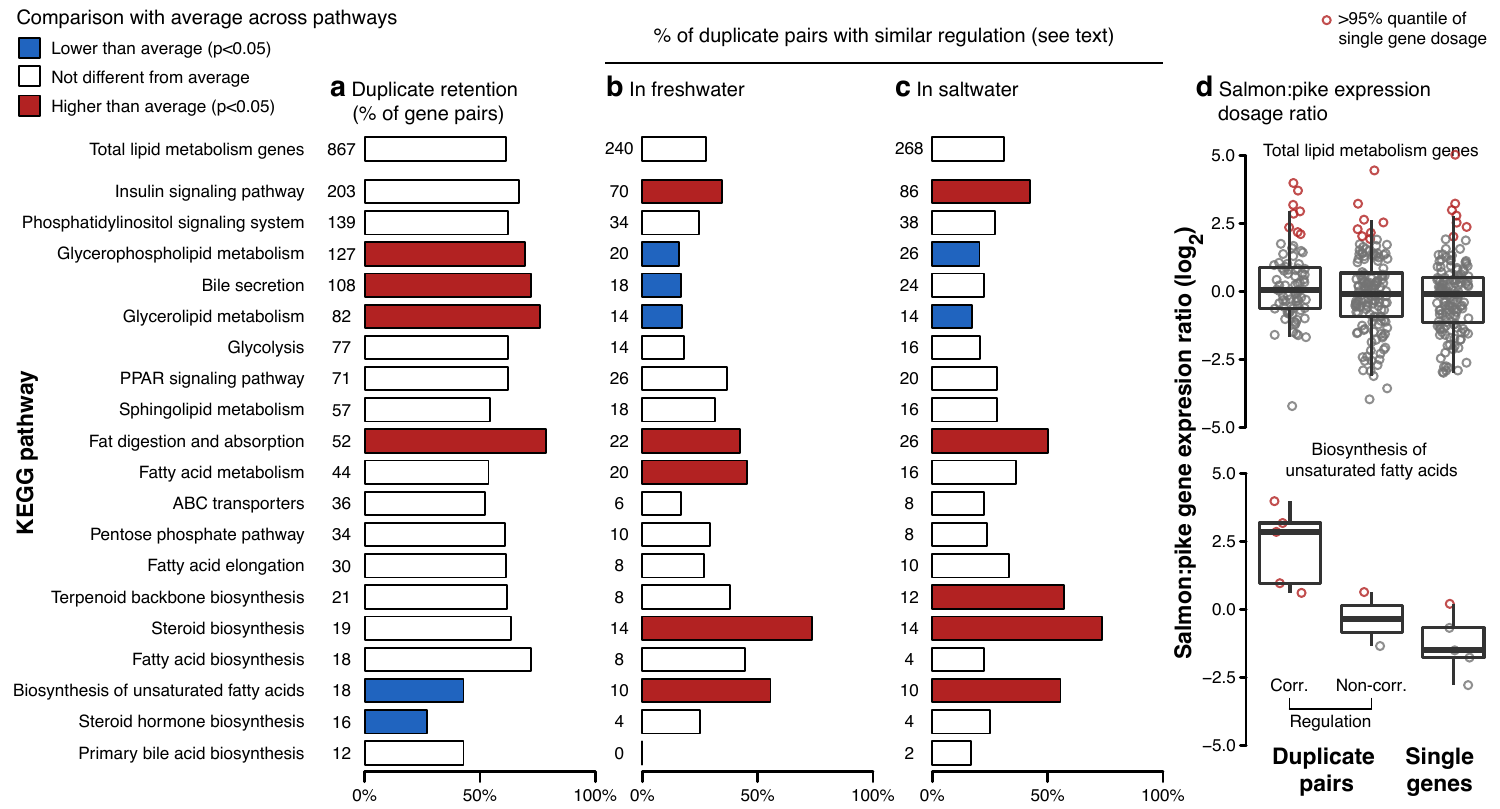#### Comparison with average across pathways







>95% quantile of